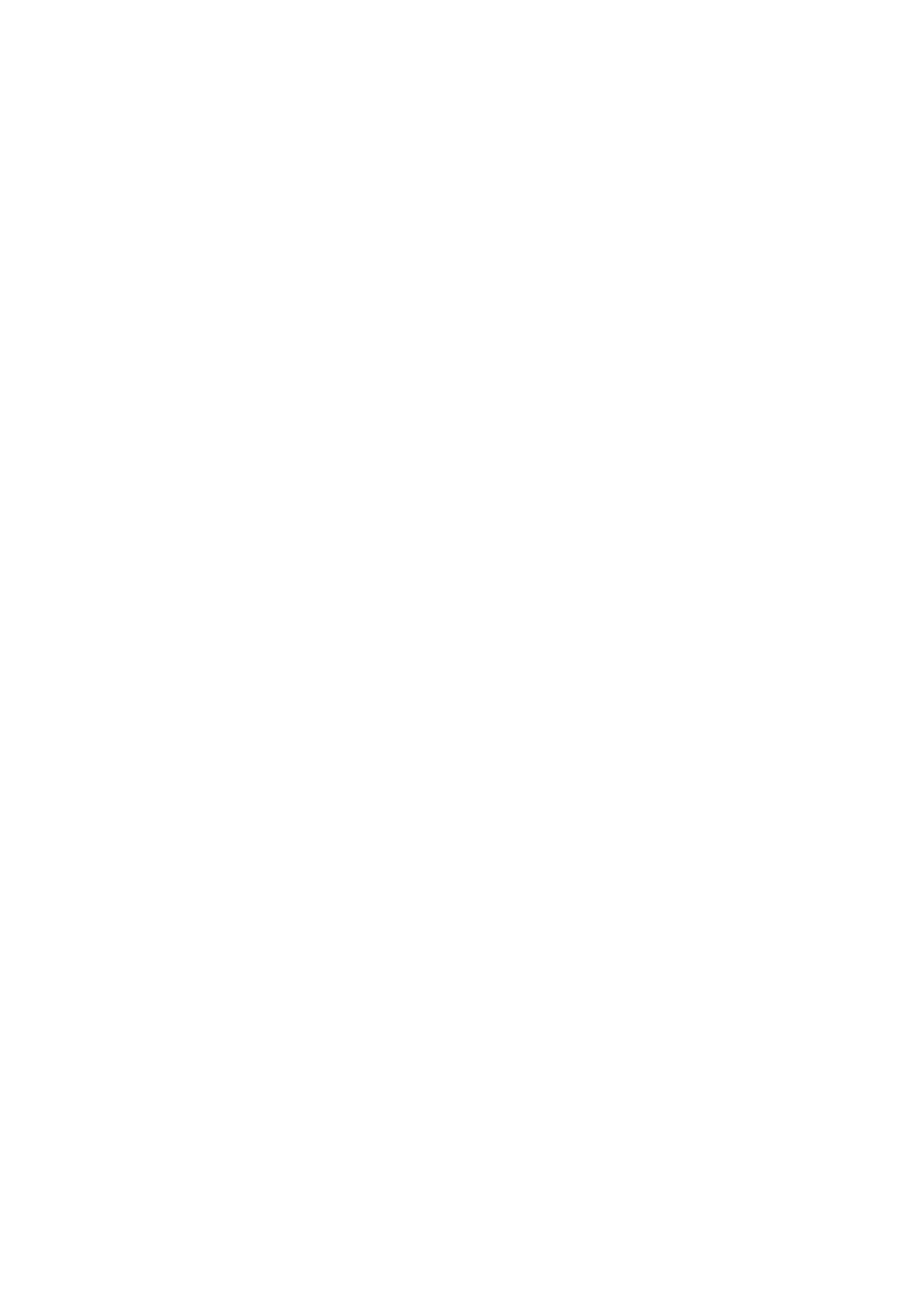

Response of the European Law Institute

## **European Commission's Public Consultation on Civil Liability**

Adapting Liability Rules to the Digital Age and Artificial Intelligence

> Bernhard A Koch Jean-Sébastien Borghetti Piotr Machnikowski Pascal Pichonnaz Teresa Rodríguez de las Heras Ballell Christian Twigg-Flesner Christiane Wendehorst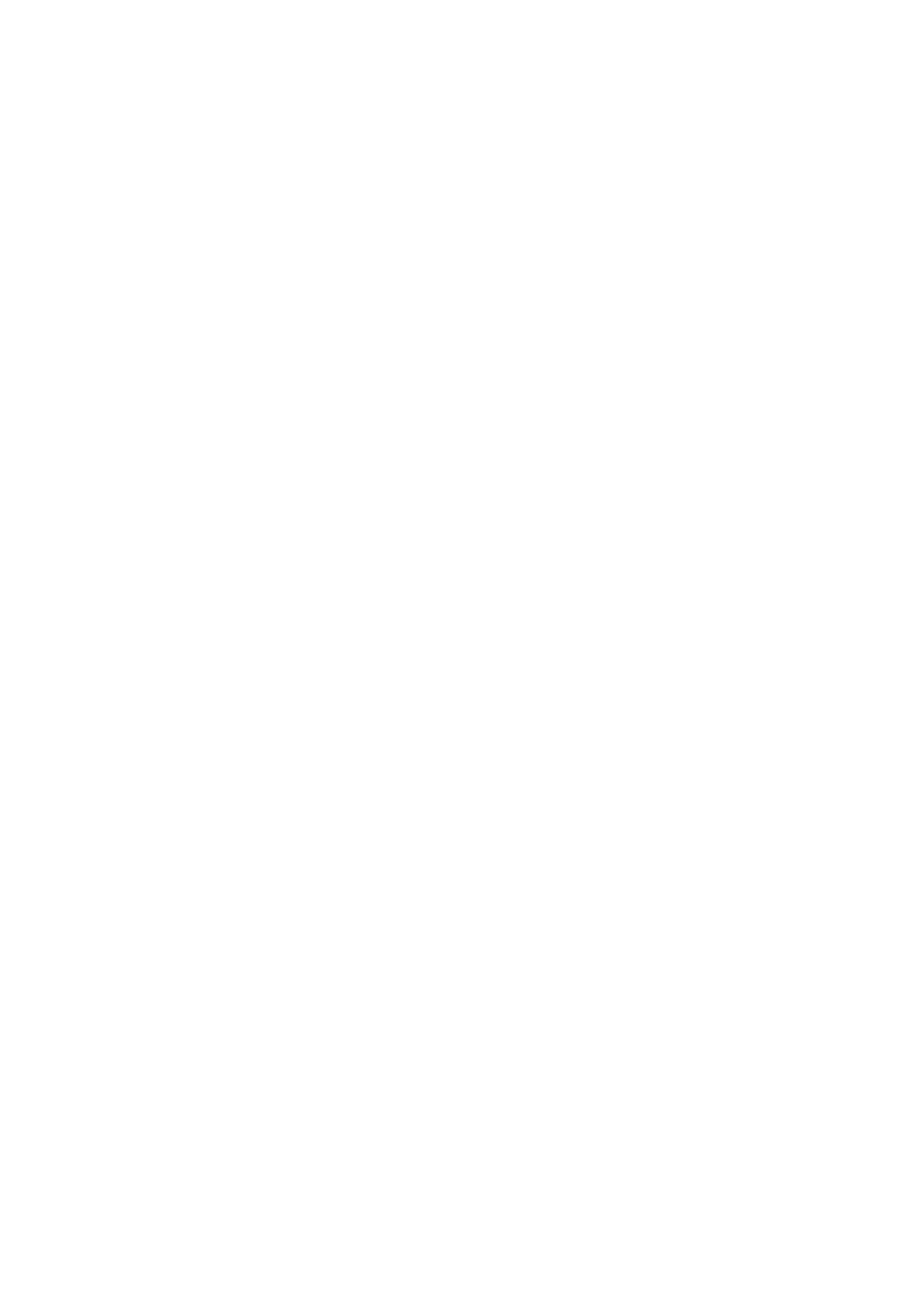#### **The European Law Institute**

The European Law Institute (ELI) is an independent non-profit organisation established to initiate, conduct and facilitate research, make recommendations and provide practical guidance in the field of European legal development. Building on the wealth of diverse legal traditions, its mission is the quest for better law-making in Europe and the enhancement of European legal integration. By its endeavours, ELI seeks to contribute to the formation of a more vigorous European legal community, integrating the achievements of the various legal cultures, endorsing the value of comparative knowledge, and taking a genuinely pan-European perspective. As such, its work covers all branches of the law: substantive and procedural; private and public.

ELI is committed to the principles of comprehensiveness and collaborative working, thus striving to bridge the oft-perceived gap between the different legal cultures, between public and private law, as well as between scholarship and practice. To further that commitment it seeks to involve a diverse range of personalities, reflecting the richness of the legal traditions, legal disciplines and vocational frameworks found throughout Europe. ELI is also open to the use of different methodological approaches and to canvassing insights and perspectives from as wide an audience as possible of those who share its vision.

President: Pascal Pichonnaz First Vice-President: Lord John Thomas Second Vice-President: Anne Birgitte Gammeljord Treasurer: Pietro Sirena Speaker of the Senate: Reinhard Zimmermann Secretary-General: Vanessa Wilcox

Scientific Director: Christiane Wendehorst

European Law Institute Secretariat Schottenring 16/175 1010 Vienna Austria Tel.: + 43 1 4277 22101 Mail: [secretariat@europeanlawinstitute.eu](mailto:secretariat%40europeanlawinstitute.eu?subject=)  Website: [www.europeanlawinstitute.eu](http://www.europeanlawinstitute.eu)

ISBN: 978-3-9504549-9-4 © European Law Institute 2022

This publication was co-funded by the European Union's Justice Programme. Acknowledgment is also due to the University of Vienna which has generously hosted the ELI Secretariat under successive Framework Cooperation Agreements since 2011.



**Supported by** the European Union

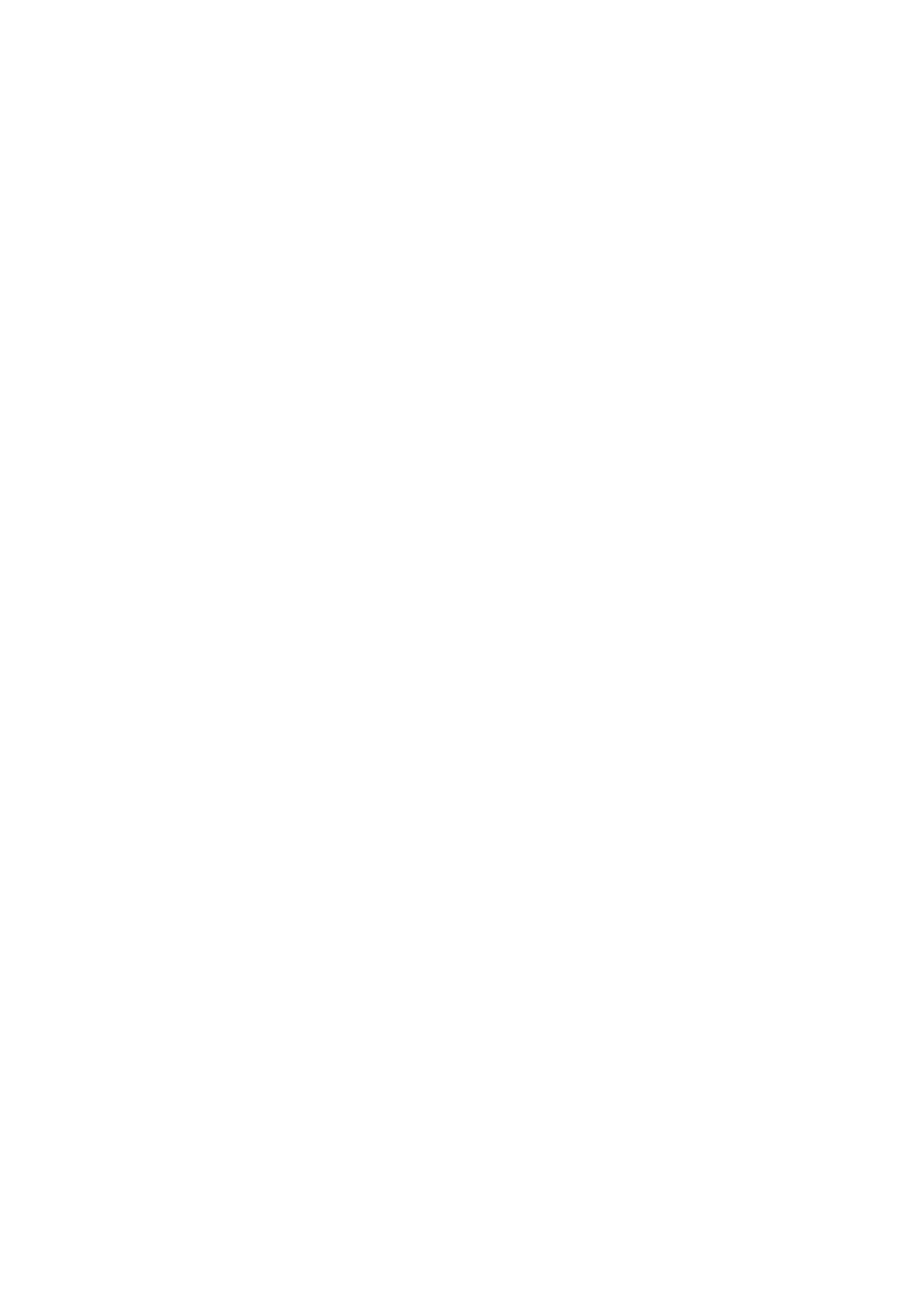### **Table of Contents**

| I. Introduction                                                                                                                                                | 8  |
|----------------------------------------------------------------------------------------------------------------------------------------------------------------|----|
| II. Reform of the Product Liability Directive (PLD)                                                                                                            | 10 |
| <b>A. General Aspects</b>                                                                                                                                      | 11 |
| <b>B. Specific Matters</b>                                                                                                                                     | 12 |
| 1. Definition of 'Product'                                                                                                                                     | 12 |
| (a) (Tangible) products with digital elements                                                                                                                  | 12 |
| (b) Standalone digital content                                                                                                                                 | 13 |
| (c) Refurbished products                                                                                                                                       | 14 |
| (d) Pharmaceuticals                                                                                                                                            | 15 |
| 2. Persons Liable – the Notion of 'Producer'                                                                                                                   | 15 |
| (a) Refurbisher                                                                                                                                                | 16 |
| (b) Providers of updates to digital elements                                                                                                                   | 16 |
| (c) Online marketplaces                                                                                                                                        | 16 |
| 3. The Notion of 'Defect'                                                                                                                                      | 17 |
| 4. Revisions to the Notion of 'Damage'                                                                                                                         | 17 |
| (a) Limitation to products used for private purposes?                                                                                                          | 17 |
| (b) Damage to digital elements and data                                                                                                                        | 17 |
| (c) Non-pecuniary loss                                                                                                                                         | 18 |
| 5. Burden of Proof                                                                                                                                             | 18 |
| (a) Burden of proving defectiveness                                                                                                                            | 18 |
| (b) Burden of proving causation                                                                                                                                | 19 |
| 6. Defences                                                                                                                                                    | 20 |
| (a) $Art 7(b) PLD$                                                                                                                                             | 20 |
| (b) Art 7(e) PLD                                                                                                                                               | 20 |
| (c) Art 7(f) PLD                                                                                                                                               | 20 |
| 7. Long-Stop Period of Art 11 PLD                                                                                                                              | 21 |
| 8. Recourse                                                                                                                                                    | 21 |
| 9. Combining Strict Liability for Defective Products With Liability for<br>Failure to Comply With Obligations Under Product Safety and Market Surveillance Law | 21 |
| III. Liability for Artificial Intelligence                                                                                                                     | 23 |
| A. Peculiar Features of Emerging Digital Technologies That Impact on Liability                                                                                 | 23 |
| 1. Complexity                                                                                                                                                  | 24 |
| 2. Increasing Autonomy                                                                                                                                         | 25 |
|                                                                                                                                                                | 25 |
| 3. Opacity                                                                                                                                                     |    |
| 4. Vulnerability                                                                                                                                               | 26 |
| 5. Openness                                                                                                                                                    | 26 |
| <b>B. Main Challenges</b>                                                                                                                                      | 26 |
| <b>C. Causation</b>                                                                                                                                            | 27 |
| <b>D. Possible Liability Regimes</b>                                                                                                                           | 27 |
| 1. Types of Liability Regimes                                                                                                                                  | 28 |
| (a) Strict liability for risk                                                                                                                                  | 28 |
| (b) Presumed breach of a duty of care                                                                                                                          | 28 |
| (c) Vicarious liability                                                                                                                                        | 29 |
| 2. A Possible Parallel with Liability for Animals                                                                                                              | 29 |
| 3. An Adaptable Regime                                                                                                                                         | 29 |
| E. Damage                                                                                                                                                      | 30 |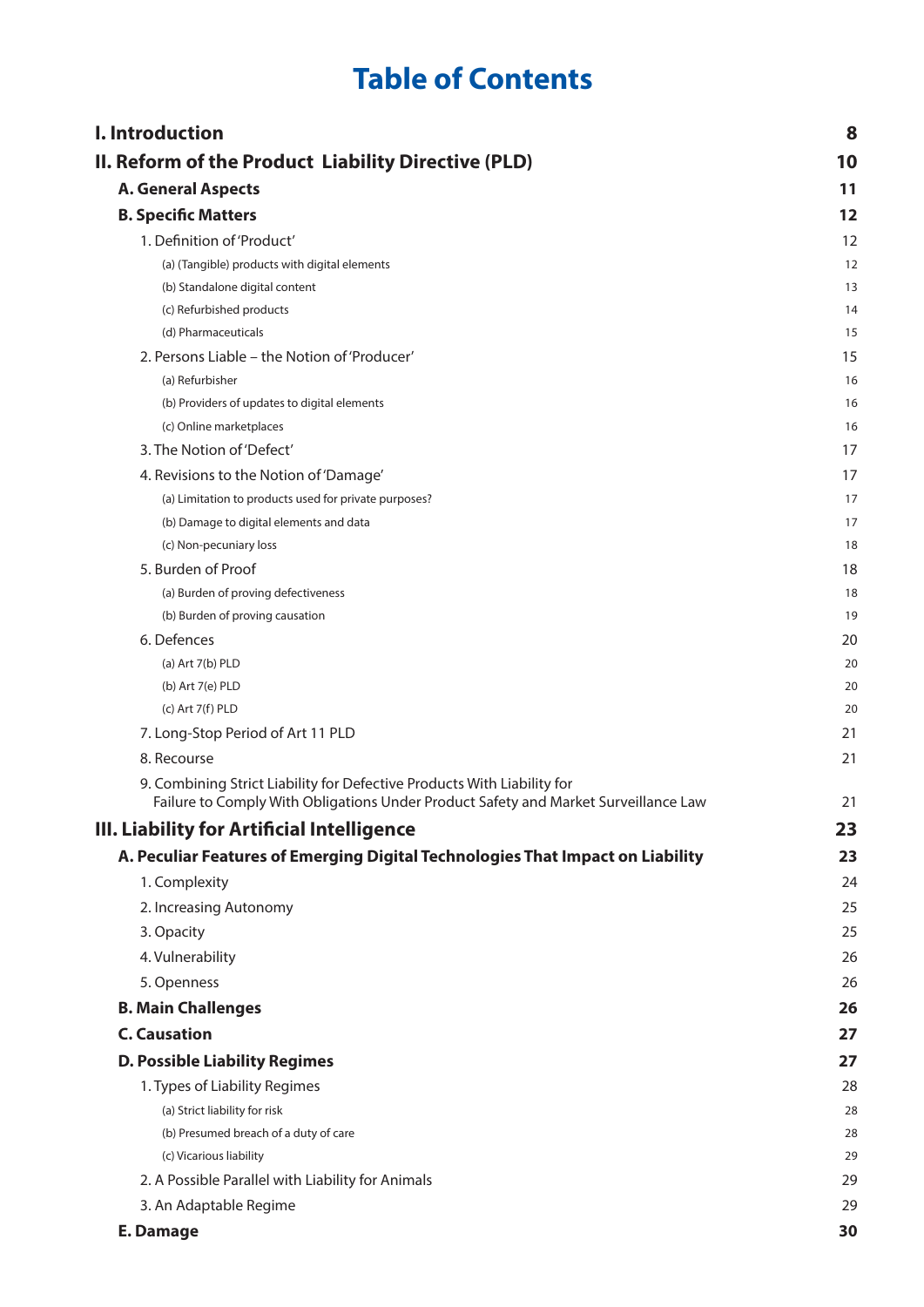## <span id="page-7-0"></span>**I. Introduction**

The authors welcome the opportunity to respond to the public consultation of the European Commission on 'Civil Liability – Adapting Liability Rules to the Digital Age and Artificial Intelli-gence<sup>"</sup> In this survey, the Commission first asks for feedback on whether and how to improve the Product Liability Directive (PLD),<sup>2</sup> and in a second part seeks to 'collect information on the need and possible ways to address issues related specifically to damage caused by Artificial Intelligence systems'. As the introduction to the call rightly states, the latter concerns both the PLD as well as other civil liability rules of the Member States.

Before addressing the questions raised in the questionnaire, it is important to stress that a debate about a possible further approximation of the tort laws of the Member States has to proceed from a set of starting points:

• It is imperative to **first assess the current laws of civil liability in the Member States** in order to identify the options and chances for any harmonisation project. In particular, the already existing options for victims of defective products not yet covered by the PLD or of Artificial Intelligence (AI) systems to claim compensation for their losses need to be taken into account, not only with respect to the bases of such claims, but also regarding the po-tential outcome, ie which heads of damage will be compensable at all in the Member States, under which conditions, and to what extent. The less likely victims have a chance of being indemnified at present, the more will they turn to any alternative regime proposed by the EU legislator. The opposite is equally true, however, as could be witnessed particu-larly in the first decades after the entry into force of the PLD, when its regime was widely ignored in practice in most Member States due to other alternatives for victims already in place. One thereby also has to

consider that at least some victims may benefit from con-tractual claims or from some alternative compensation regime (eg a social insurance regime) rather than having to seek recourse in a tort law regime.

- One should also bear in mind that **any improvement of the position of either claimant or defendant** in a possible tort law action that only applies to certain specifically denominated risks **needs to be justified** inter alia with an eye to **equal treatment of tort law victims** in general. After all, why should, for example, those harmed by a self-driving car face less of a challenge to collect compensation than those injured by traditional motor vehicles? This is not to claim that there are no such arguments, but these have to be explained when designing a future liability regime specifically for autonomous vehicles. A specific regime for AI may therefore play a more significant role for any recourse the person sued by the direct victim would seek from the producer. This might entail rethinking the traditional primary claim against the manufacturer of any goods.
- **Product safety and other administrative law rules** also need to be taken into consideration. The more and the better proper conduct is defined, for example, the less need there is for adjustments to, or deviations from, some existing fault-based regime, since the bur-den of proving fault might be less of a challenge for potential victims in such cases. Also, the more precisely technical requirements are defined ex ante, the more likely will claim-ants succeed in proving a defect of a product, thereby reducing the need to reverse or otherwise adjust the burden of proof in this regard.
- At the same time, however, the **interoperability**

<sup>1 &</sup>lt;https://ec.europa.eu/info/law/better-regulation/have-your-say/initiatives/12979-Civil-liability-adapting-liability-rules-to-the-digital-age-andartificial-intelligence/public-consultation\_en>.

<sup>&</sup>lt;sup>2</sup> Council Directive 85/374/EEC of 25 July 1985 on the approximation of the laws, regulations and administrative provisions of the Member States concerning liability for defective products [1985] Official Journal (OJ) L 210/29, as amended by Directive 1999/34/EC of the European Parliament and of the Council of 10 May 1999 [1999] Official Journal (OJ) L 141/20.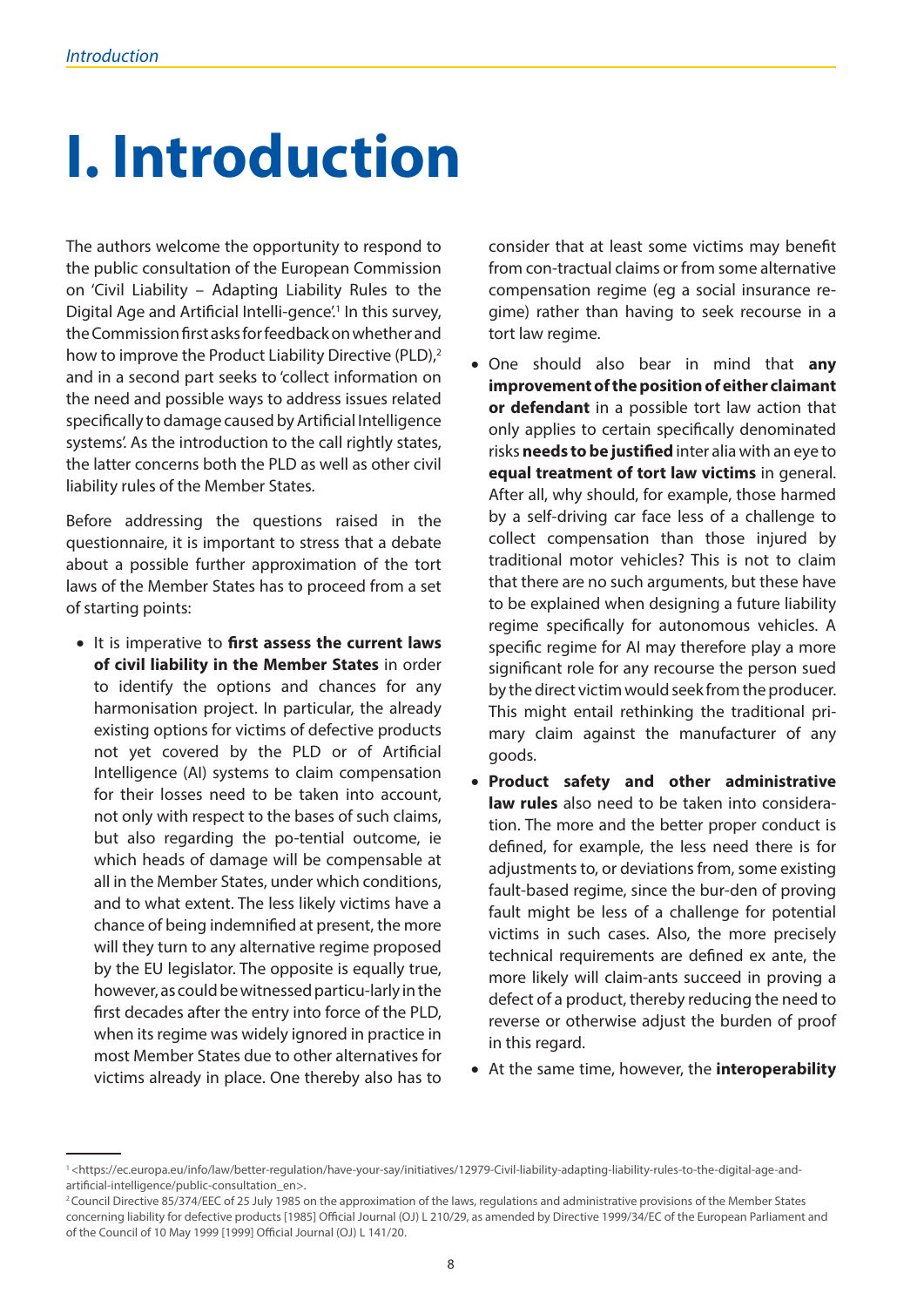of devices and the ongoing exchange of data between different AI devices may render it more difficult to identify the origin of any defect. The systemic impracticality of identifying a single cause of harm in a group of inter-connected potential sources may require reconsidering the most suitable way to allocate the ensuing losses.

- On a more general note, **policy arguments** as to whether tort law is indeed the proper place to proceed with legislative action have to be considered. Promoting confidence in some new technology, for example, may at least not exclusively be achieved by providing potential victims ex ante with easier paths towards compensation (apart from the fact that facilitating claims for compensation may be perceived as counter-intuitive for a technology that is commonly associated with a reduction of risks).
- Finally, attention should be drawn to the fact that the debate about liability for AI and other emerging digital technologies has, so far, almost exclusively been focussed on traditional safety risks, such as personal injury or property damage. **AI-specific risks,** which the re-sponse to the public consultation on the White Paper on Al<sup>3</sup> called 'social risks' and which the Proposal for an Artificial Intelligence Act (AIA) now refers to as 'fundamental rights risks', are usually not discussed in the context of tort liability. This concerns risks such as discrimination, manipulation or exploitation, for example when an AI-based recruitment system used for profiling job applicants is biased and discriminatory.

<sup>3 &</sup>lt;https://www.europeanlawinstitute.eu/fileadmin/user\_upload/p\_eli/News\_page/2020/ELI\_Response\_AI\_White\_Paper.pdf>.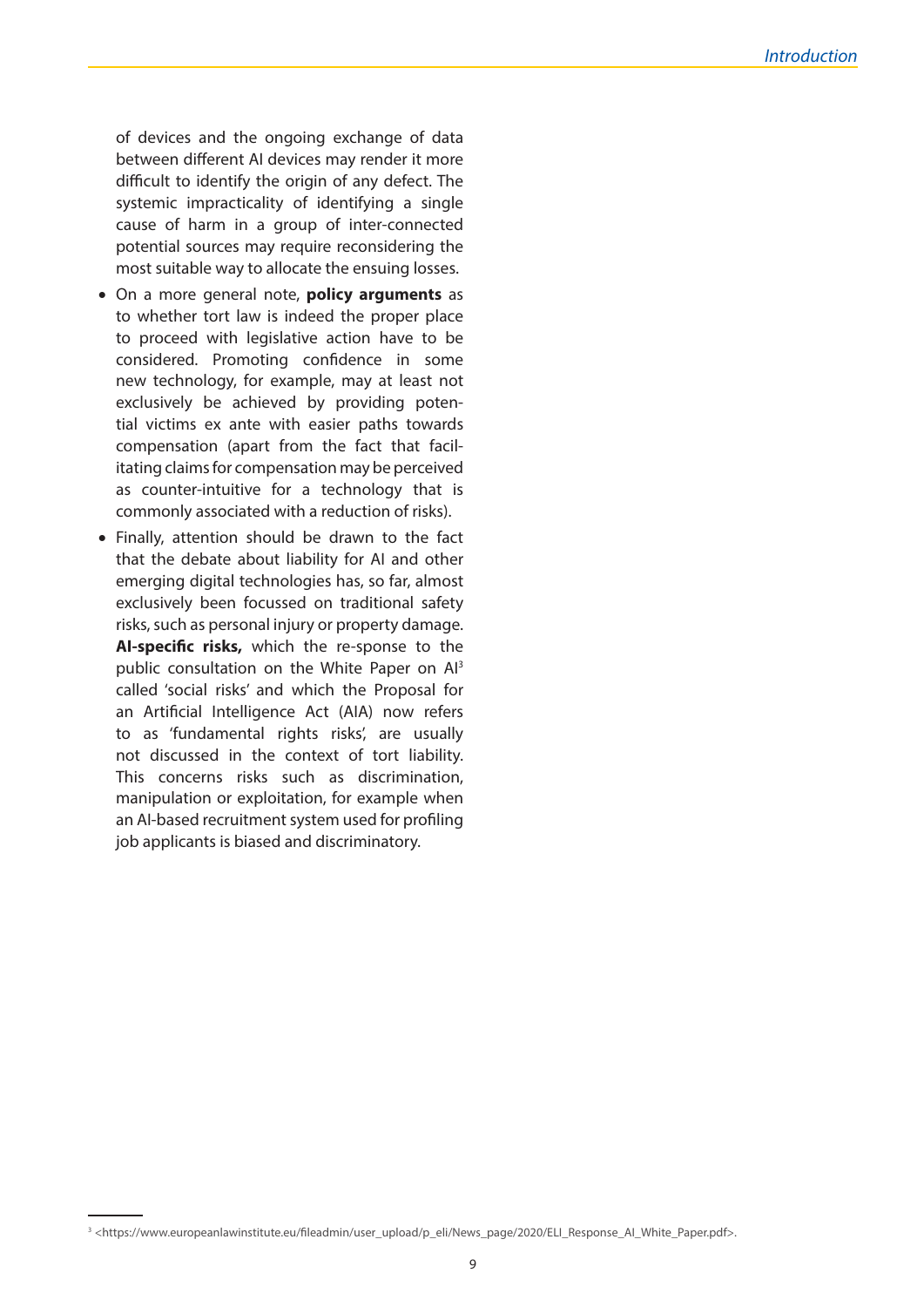# <span id="page-9-0"></span>**II.Reform of the Product Liability Directive (PLD)**

In this part of our response, we focus specifically on the need to reform the current product liability regime. The PLD was adopted in 1985 following the debate on a first draft published in 1976. The Directive was subsequently amended in 1998 to extend its reach to primary agricultural produce in the wake of the BSE health crisis.

The PLD has otherwise remained unchanged since it was adopted in 1985. However, there have been numerous developments in the way products are manufactured and distributed, as well as with regard to the nature of products themselves. The rapid development of digital technology and the integration of physical goods into the digital environment through embedded digital content, such as software and the growth of the market in smart products and the Internet of Things (IoT), have had a significant impact.

The current consultation is an important step towards the much-needed modernisation of the liability regime established by the PLD. The need for this is well documented in expert reports such as the Final Report of the New Technologies Formation of the Expert Group on Liability for New Technologies (in the following: NTF Report),<sup>4</sup> resolutions of the European Parliament,5 and the Commission's reports.<sup>6</sup>

#### There are **multiple dimensions for reforms** to the PLD.

*1. Not a merely economical perspective:* the PLD itself dates from a period when the drafting style of EU legislation was very different and more 'economical' than is common now, with many provisions expressed in quite broad terms. There is certainly a need for a more coherent dogmatic approach.

- *2. A need to better incorporate the PLD into the existing acquis:* the PLD was adopted at a time when there was hardly any EU legislation in related areas, in particular consumer protection. Today, the acquis *communautaire* is much more detailed and complex, and therefore, it will be necessary to review the terminology and concepts used in a revised product liability regime as well as its alignment with other relevant measures (such as the directives on consumer sales and digital content and services). The role of the General Product Safety Directive should also be better integrated in the reflections.
- *3. Products often include digital elements:* the PLD predates the digital age, and so there will, as a minimum, be a need to acknowledge that the product liability regime already extends to physical products incorporating digital elements. However, the question is whether it should also apply to 'purely' digital products and if so, to which types thereof (eg software only or also media files or map data).
- *4. A need to delineate the PLD from liability for AI:*  furthermore, there may be a need to develop a liability regime in respect of at least some applications involving AI. This could be an aspect of a modernised product liability regime to replace the current PLD, but at least for risks not covered by the PLD regime, it might be preferable to develop a liability regime tailored

<sup>4</sup> Report on Liability for Artificial Intelligence and other emerging technologies prepared by the Expert Group on Liability and new Technologies

<sup>–</sup> New Technologies formation (2019, in the following: *NTF Report*), available at <https://op.europa.eu/en/publication-detail/-/publication/1c5e30be-1197-11ea-8c1f-01aa75ed71a1/>.

<sup>&</sup>lt;sup>5</sup> Eg. European Parliament resolution of 20 October 2020 with recommendations to the Commission on a civil liability regime for artificial intelligence (2020/2014(INL)).

<sup>6</sup> See eg, European Commission, Liability for emerging digital technologies – Staff Working Document SWD(2018) 137 final; European Commission, Report on the safety and liability implications of Artificial Intelligence, the Internet of Things and robotics COM(2020) 64 final ('2020 Report').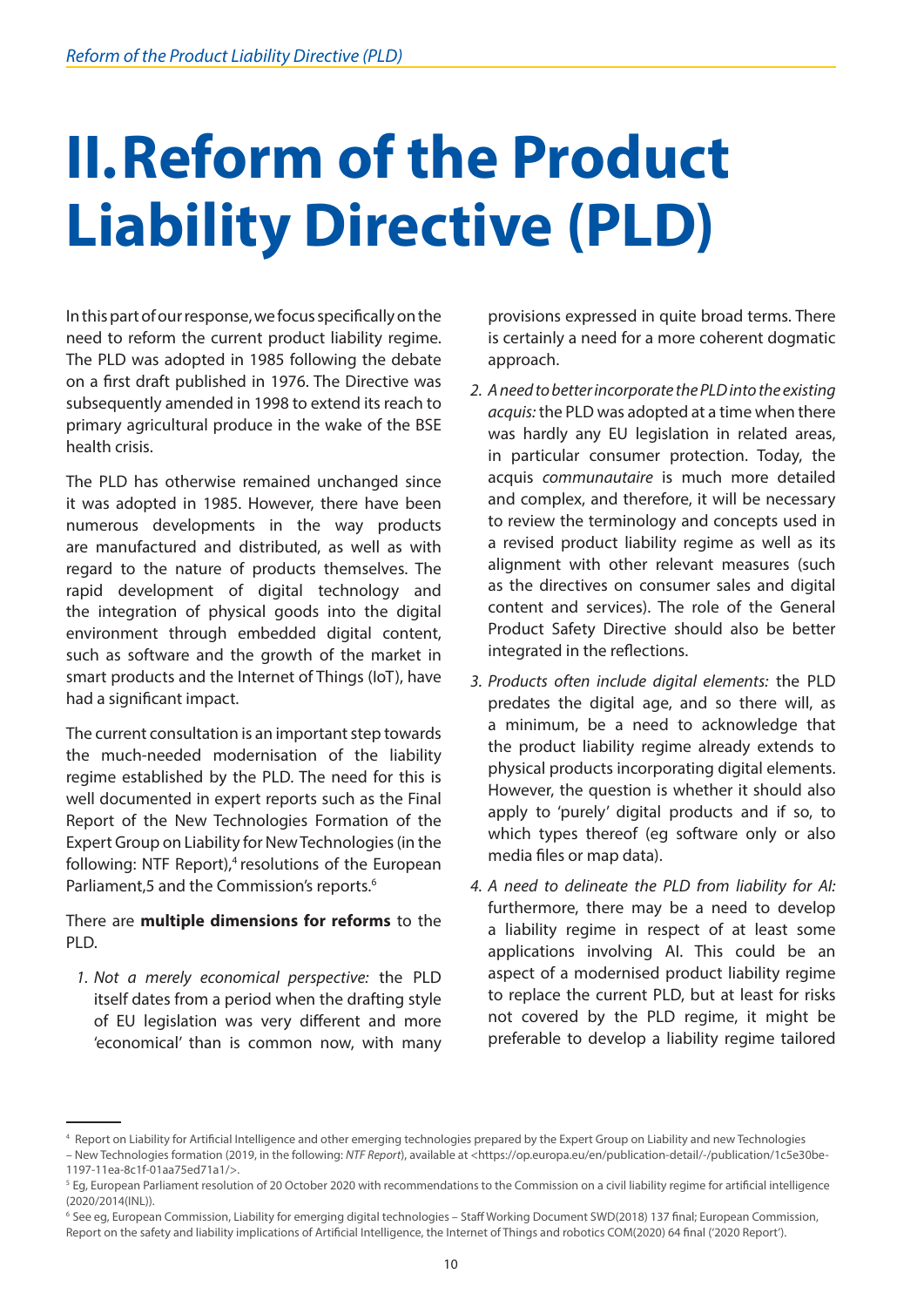<span id="page-10-0"></span>to AI systems. Depending upon the latter's scope, the interaction between a new product liability regime and such an AI liability regime would have to be considered.

The European Law Institute (ELI) has already made a general contribution to the discussions on a reform of the PLD through its I*nnovation Paper: Guiding Principles for Updating the Product Liability Directive for the Digital Age* (2021, hereinafter the *ELI Innovation Paper*).7 Our response to the consultation reaffirms the views expressed in the *ELI Innovation Paper,* but it enhances it with comments on reforms which are needed irrespective of any extension to the digital environment or AI.

#### **A. General Aspects**

Before turning to specific comments, it has to be stressed that any modernisation of the PLD regime should not abandon the **core principles upon which the current PLD is based.** Thus, any new regime should continue to offer a clear and straightforward mechanism through which a person who has suffered harm (personal injury or damage to their property) can seek compensation (see Guiding Principle 1 of the *ELI Innovation Paper*). The current PLD provides that an individual who has been injured or whose property has been damaged by a defective product is able to claim compensation by proving that a product was defective within the meaning of the PLD and that the defect caused the injury or damage complained of. A producer is held strictly liable on this basis.<sup>8</sup> The concept of a 'producer' extends to other parties in the supply chain,<sup>9</sup> notably an importer into the EU, together with a fall-back option if a producer in this extended sense is not identifiable. Where there are several possible defendants, they are jointly and severally liable, and the injured person can claim against any of them (with national law providing recourse options for the person thus held liable).

This possibility for an injured person to seek compensation from a range of parties must continue to be a feature of a revised product liability regime, although the parties which could be held liable might be open to review.<sup>10</sup> We expand on this issue below.

Furthermore, the *ELI Innovation Paper* stressed that any product liability system needs to strike a **workable balance between,** on the one hand, a sufficiently **high level of protection** of individuals to ensure that any harm suffered by them is appropriately compensated, **and,** on the other hand, maintaining an environment which encourages **innovation** (Guiding Principle 2 of the *ELI Innovation Paper*). If this balance tilts too far in favour of protection of individuals, it could have a chilling effect on innovation and utilisation of digital technology; if it tilts too far towards innovation, it could damage consumer confidence and trust in digital technology and affect its potential for economic exploitation.

Also, as already noted, a revised product liability regime has to be **co-ordinated with measures in cognate areas of law** (Guiding Principle 3 of the *ELI Innovation Paper*), in particular with the General Product Safety regime (currently Directive 2001/ 95/ EC, hereinafter 'GPSD') or the Sale of Goods Directive (SGD).<sup>11</sup> This has not yet been considered to the extent necessary. Under the GPSD, producers may only put 'safe' products on the market. The civil liability consequences of placing an unsafe product on the market are within the scope of the PLD. Key definitions, such as 'producer', 'safe' and 'defective' are not co-ordinated at present, which produces undesired results and a high degree of uncertainty as to the applicable provisions.

A person who has bought a defective item which causes personal injury and/or property damage can claim under the PLD, but in respect of the defective item itself, that person has to claim against a different party (the contractual seller) under a different regime (non-conformity of the goods with the contract). Conversely, the SGD is concerned with remedies in respect of non-conforming goods, but this excludes a claim for damages, including consequential

<sup>7 &</sup>lt;https://www.europeanlawinstitute.eu/fileadmin/user\_upload/p\_eli/Publications/ELI\_Guiding\_Principles\_for\_Updating\_the\_PLD\_for\_the\_Digital\_ Age.pdf>.

<sup>8</sup> Art 1 PLD.

<sup>9</sup> Art 3 PLD.

<sup>10</sup> This might entail a review of CJEU 25.4.2002, C-52/00, *Commission v France,* ECLI:EU:C:2002:252, where the CJEU precluded the possibility under French law at that time to bring a claim against a retailer in all instances.

<sup>11</sup> Directive (EU) 2019/771 of the European Parliament and of the Council of 20 May 2019 on certain aspects concerning contracts for the sale of goods, amending Regulation (EU) 2017/2394 and Directive 2009/22/EC, and repealing Directive 1999/44/EC.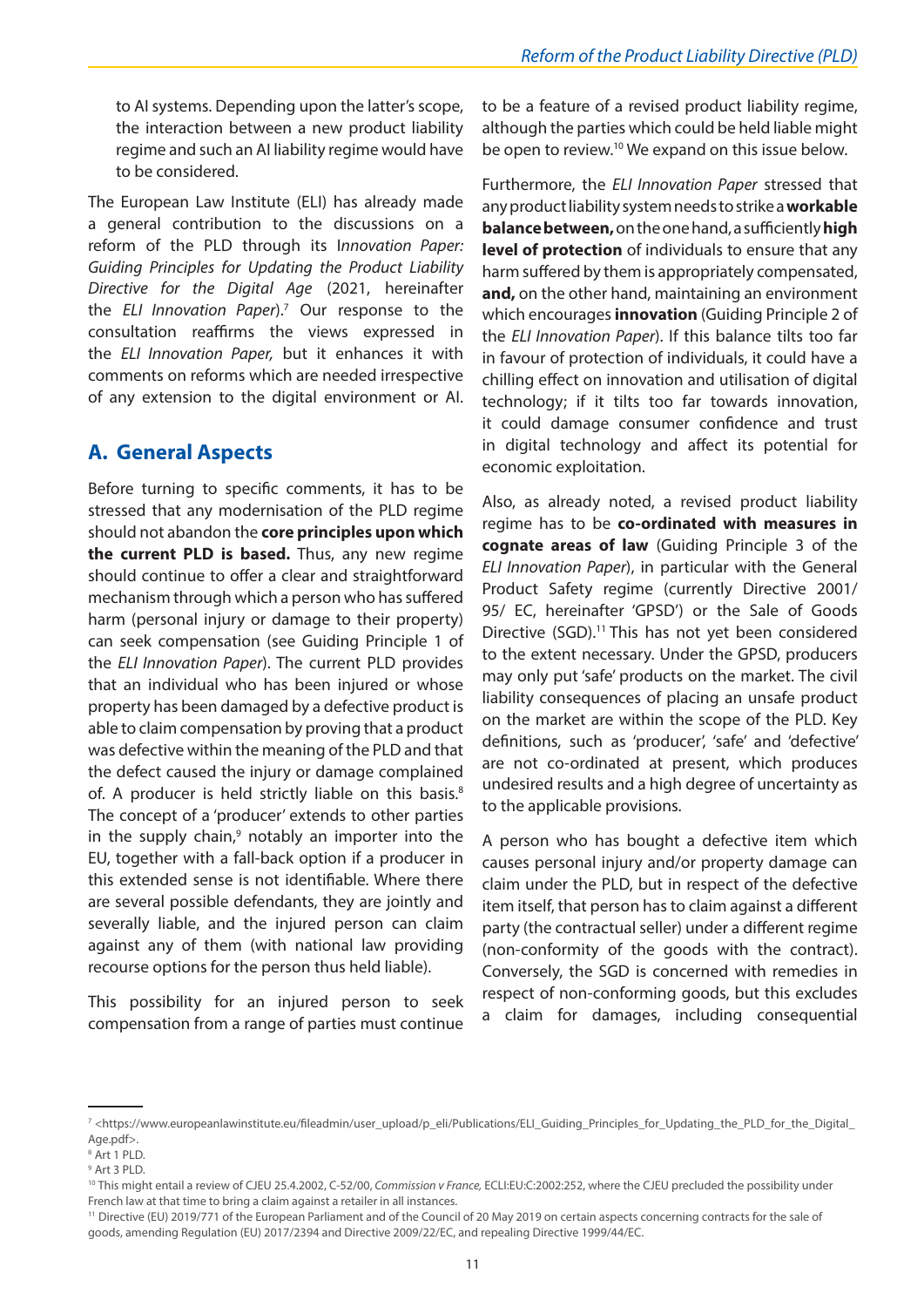<span id="page-11-0"></span>losses, caused by the non-conformity, leaving this to national law. This is but one example of where a better co-ordination between the product liability regime and the consumer sales regime<sup>12</sup> is required.

#### **B. Specific Matters**

#### **1. Definition of 'Product'**

Guiding Principle 4 of the *ELI Innovation Paper* has suggested that the definition of 'product' currently used in the PLD should be updated to cover: (i) the combination of goods with digital elements; and (ii) digital content and certain digital services supplied as 'digital products'.

#### **(a) (Tangible) products with digital elements**

Currently, the PLD applies to all movables (and electricity), $13$  including those which are installed in an immovable. Furthermore, whilst the PLD is not expressly clear on this point, products which, at the time they are put into circulation incorporate digital elements in order to perform their functions, are also commonly assumed to be already within the scope of the definition of 'product'. In particular, where operating software is installed on a physical item (such as a domestic appliance), it is clearly a component part whose flaws may render the item in which it is pre-installed defective if it for that reason fails to meet the safety expectations of Art 6 PLD.

However, at present the question remains whether the developer of such software can be sued directly by the victim as a 'manufacturer of a component part' within the meaning of Art 3(1) PLD. This should be expressly answered in the affirmative, also with respect to the defence of Art 7(f).<sup>14</sup>

It is further unclear at present what impact subsequent updates of the software have on the defectiveness of a product where the original version of such software was pre-installed when it was put into circulation. It is even less certain whether software essential for the operation of a (tangible) good but provided by a third-party supplier independent of the distribution of the good may render the latter defective within the meaning of the PLD.

#### *(1) Updates to pre-installed digital content after the product was put into circulation*

Where pre-installed digital content is updated regularly, typically over the air and therefore without any (additional) tangible data carrier, it could be argued that a flaw in the (now updated) digital content is no longer a problem linked to the physical item itself on which the update was installed. Any uncertainty as to whether physical items incorporating digital content, especially those which rely on regular updates and/ or on the interaction with a digital service, should be removed, however, by revising the definition of 'product' accordingly and by adjusting the PLD to the consequences of updates after the time the physical item was put into circulation. The victim should not be burdened with proving whether a flaw in the product resulted from its original state or from a subsequent update to pre-installed software.15

The *ELI Innovation Paper* has suggested that Art 2(5) (b) SGD, which corresponds to Art 2(3) Digital Content Directive (DCD),<sup>16</sup> could serve as a model. These provisions define 'goods with digital elements' as 'any tangible movable items that incorporate or are interconnected with digital content or a digital service in such a way that the absence of that digital content or digital service would prevent the goods from performing their functions'. Consistent with the aim of better coordination between different measures in cognate areas, this definition could be the basis for extending the definition of 'product' currently used in the PLD.

<sup>&</sup>lt;sup>12</sup> Ideally, this would include the introduction of direct producer liability in respect of the non-conformity of goods, although this has been rejected in the past: see Commission, Communication on the implementation of Directive 1999/44/EC on certain aspects of the sale of consumer goods and associated guarantees including analysis of the case for introducing direct producers' liability COM (2007) 210 final (12). See also the converse situation, precluding the imposition of full liability under the PLD on the retailer: C-52/00 Commission v France ECLI:EU:C:2002:252. 13 Art 2 PLD.

<sup>14</sup> See II.B.6(c).

<sup>&</sup>lt;sup>15</sup> If such update were no longer provided by the original manufacturer, but by some third party, this could be resolved by adjusting the defence of Art 7(b) PLD accordingly.

<sup>&</sup>lt;sup>16</sup> Directive (EU) 2019/770 of the European Parliament and of the Council of 20 May 2019 on certain aspects concerning contracts for the supply of digital content and digital services.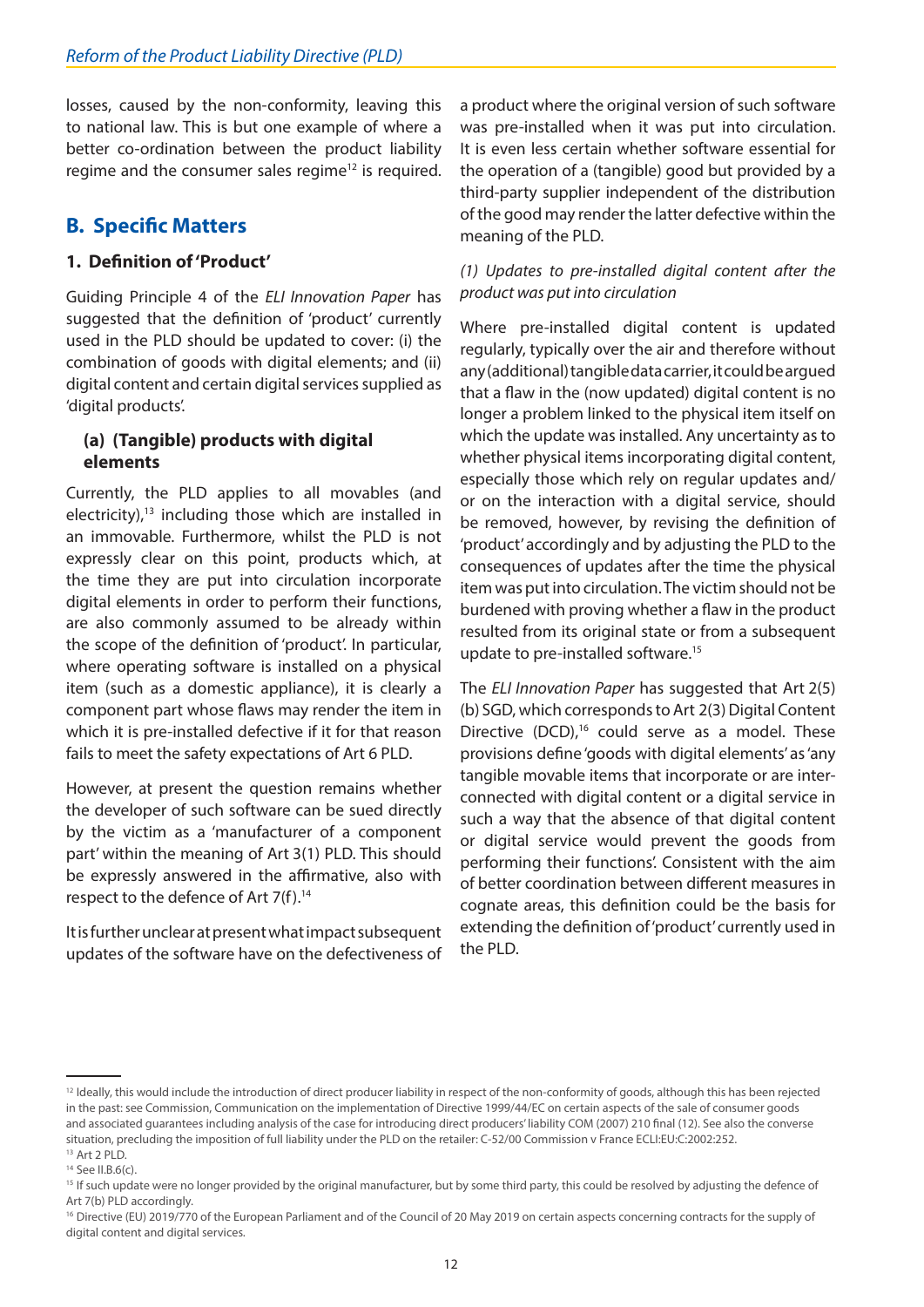#### <span id="page-12-0"></span>*(2) Updates to digital content first installed after the product was put into circulation*

In line with the  $SGD<sub>1</sub><sup>17</sup>$  the point in time when the digital content offered by the manufacturer or one of its affiliates was installed – whether before or after putting the tangible item into circulation – should be irrelevant with respect to the liability of the item's manufacturer as long as its functionality depends upon this digital content. If the manufacturer of a smart good, for example, requires its user to download and install software from its (or any affiliate's) website before the good can be used as advertised, the fact that such software was not pre-installed should not lead to a different outcome as to the product liability analysis. However, this would have to be considered when redefining the notion of a product as well as the implications of the (so far crucial) moment when the (tangible) product was put into circulation.

#### *(3) Products with digital elements provided by a person other than the product's manufacturer*

Aligning the language of the PLD with the above provisions of the SGD triggers the follow-up question, however, whether the manufacturer of goods with digital elements should also be held strictly liable for digital content provided by some third party if such digital content is essential for the proper functioning of the goods. Let us take the example of the smart watch given at Recital 15 SGD:

*'In such a case, the watch itself would be considered to be the good with digital elements, which can perform its functions only with an application that is provided under the sales contract but has to be downloaded by the consumer onto a smart phone; the application would then be the inter-connected digital element. This should also apply if the incorporated or inter-connected digital content or digital service is not supplied by the seller itself but is supplied … by a third party.'* 

If the software is essential to use the primary functions of the smart watch, and the latter causes harm within the meaning of the PLD because of a flaw in the software, the victim should not be required to sue both the producer of the hardware as well as the developer of the software, but instead – fully in line with the idea of channelling liability underlying the PLD from the beginning – the victim should be able to sue the producer of the smart watch for compensation, who in turn may then have to seek recourse from the software developer. In most cases, the two will be already linked by a contractual relationship anyhow, which could provide for the distribution of potential losses internally.

#### *(4) Drawing the line to (digital) services*

Services within the meaning of Art 3(5), in particular lit a, of the  $DCD<sub>i</sub><sup>18</sup>$  as well as other services in which the personal element (the action) predominates over the material element (the result) should clearly be excluded from the scope of the PLD. Some continuous services would still have to be addressed if they are linked to and required for the functioning of the product, such as regular updates provided by the manufacturer, or by someone affiliated to the latter. This in turn requires adjustments to the trigger of liability and defences available to the producer, since the key moment of putting the product into circulation will not be relevant for such subsequent updates (or will be but to a lesser extent).

#### **(b) Standalone digital content**

#### *(1) Software*

A further extension should be considered to include wholly digital products within a revised product liability regime. Individuals regularly acquire digital content separately from any tangible items, such as apps installed on tablets or smartphones. Such purely digital products could also trigger personal injury or damage to property. For this reason, it is not only important to broaden the definition of 'product' to include (tangible) products with digital elements, but also purely 'digital products', 19 ie digital content as defined in the DCD. Restricting it to the former would result in inconsistencies if software is recognised as a component but not as a standalone product.

<sup>&</sup>lt;sup>17</sup> Cf Recital 14 SGD: 'Digital content can be pre-installed at the moment of the conclusion of the sales contract or, where that contract so provides, can be installed subsequently. …'

<sup>&</sup>lt;sup>18</sup> Art 3(5)(a) DCD excludes 'the provision of services other than digital services, regardless of whether digital forms or means are used by the trader to produce the output of the service or to deliver or transmit it to the consumer' from the scope of the directive.

<sup>&</sup>lt;sup>19</sup> It might already be the case that digital content is within the scope of the definition of product: see D Fairgrieve et al, 'Product Liability Directive', in P Machnikowski (ed), *European Product Liability – An Analysis of the State of the Art in the Era of New Technologies* (Intersentia, 2017) 46-47, but this is at least a debatable point.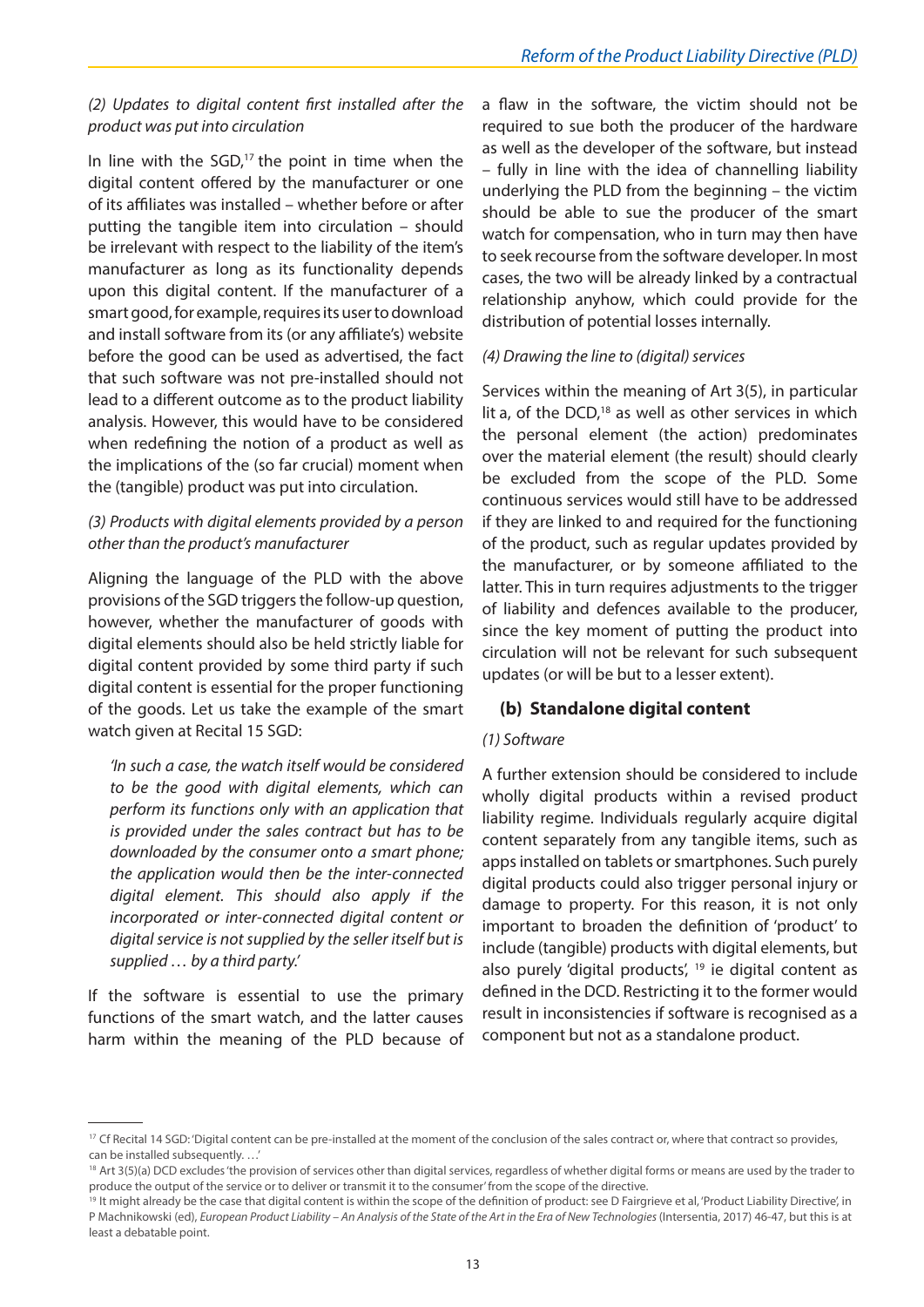<span id="page-13-0"></span>The definition of 'digital content' is, however, very broad and could cover a wide range of content. It would be possible to limit the scope of the revised product liability regimes to certain types of digital content, such as functional digital content (ie software and apps). $20$ 

#### *(2) The special case of software-as-a-service (SaaS)*

If product liability should be extended to include digital products such as software, providers of SaaS should also be held strictly liable for defects thereof, although it is not sold via a one-time transaction (subject to updates during at least a certain period thereafter; cf Art 7(3) SGD and Art 8(2) DCD). Functionally, the provision of SaaS is very similar to the sale of software with regular updates when it comes to the role of the developer (manufacturer). Also, the safety expectations as regards SaaS are most likely the same or at least similar to software distributed more traditionally. It would be difficult to explain why the developer of software that is sold to users who receive regular updates should be treated differently from the provider of SaaS.

#### *(3) The special case of AI*

In line with the ELI Innovation Paper, we propose that a reformed PLD should extend to personal injury or harm caused by AI. This can already be achieved by further extending the definition of 'product' to software, which includes artificial intelligence systems. 21

However, such extension will be subject to the builtin limitations of the PLD regime, and thus only apply to losses covered by it and not, for example, to pure economic loss or to purely emotional harm. Also, the other requirements of liability will equally apply, such as the need for the victim to prove a defect in the AI as the cause of damage, as will the defences available to the developer of the algorithm.<sup>22</sup>

#### *(4) Digital data*

The regular supply of digital data required for the operation of a product (such as map data used for GPS systems) should not be attributed via the PLD to the original manufacturer of goods which use such data.<sup>23</sup> It is open to debate, however, whether the providers of such information should be held strictly liable under an (expanded) PLD for each data instalment put into circulation. While the definition of compensable harm may already reduce the scope of such an extension in practice, as most likely will the notion of reasonable safety expectations regarding such data, it is at present highly disputed whether flawed information as such $24$  should trigger product liability.<sup>25</sup>

We suggest such data should not be covered by the PLD, in particular as such services will typically be rendered on a contractual basis, offering at least parties within the protective scope of such contracts the possibility to seek compensation on that basis.

#### **(c) Refurbished products**

The mere repair of a product is a service and already for that reason not a manufacturing process, as the person providing such service does not create something new that is intended for distribution thereafter. However, the refurbishment of a product (re-) creates a used product and makes it ready to reenter the chain of distribution. In the case of a repair, the person who receives the product typically was the individual who initiated the repair process in the first place; it returns, therefore, to the person who commissioned the work, who can compare the state of the product before and after the repair, and who will typically be able to seek contractual remedies for flaws in the repair work. A refurbished product, on the other hand, does not return to its previous owner, but is sold to a third party after its functions and other qualities were restored to the extent possible,

 $20$  See also II.B.1(b)(4).

<sup>&</sup>lt;sup>21</sup> Eg, "artificial intelligence" means a system that is either software-based or embedded in hardware devices, and that displays intelligent behaviour by, inter alia, collecting, processing, analysing, and interpreting its environment, and by taking action, with some degree of autonomy, to achieve specific goals': Art 4(a) of the draft proposal for a regulation on ethical principles for the development, deployment and use of artificial intelligence, robotics and related technologies appended to the European Parliament resolution of 20 October 2020 (fn 5).

<sup>&</sup>lt;sup>22</sup> As to the remaining cases of damage caused by AI which is not covered by product liability, see III.

<sup>&</sup>lt;sup>23</sup> One would have to distinguish therefrom, however, flaws in processing or transmitting such data, which alienates the information per se, leaves it incomplete or the like, or problems of the receiving system in digesting such incoming information. The above only focuses on the geodata as such (as may also be displayed in printed maps, for example) or similar 'mere' or 'raw' information.

<sup>&</sup>lt;sup>24</sup> Tangible products on which information is stored can, of course, be defective themselves with respect to their physical properties (eg toxic colour used for printing books or sharp edges of a USB stick).

<sup>&</sup>lt;sup>25</sup> See in particular the recent case CJEU 10.6.2021 C-65/20, VI v Krone, ECLI:EU:C:2021:471.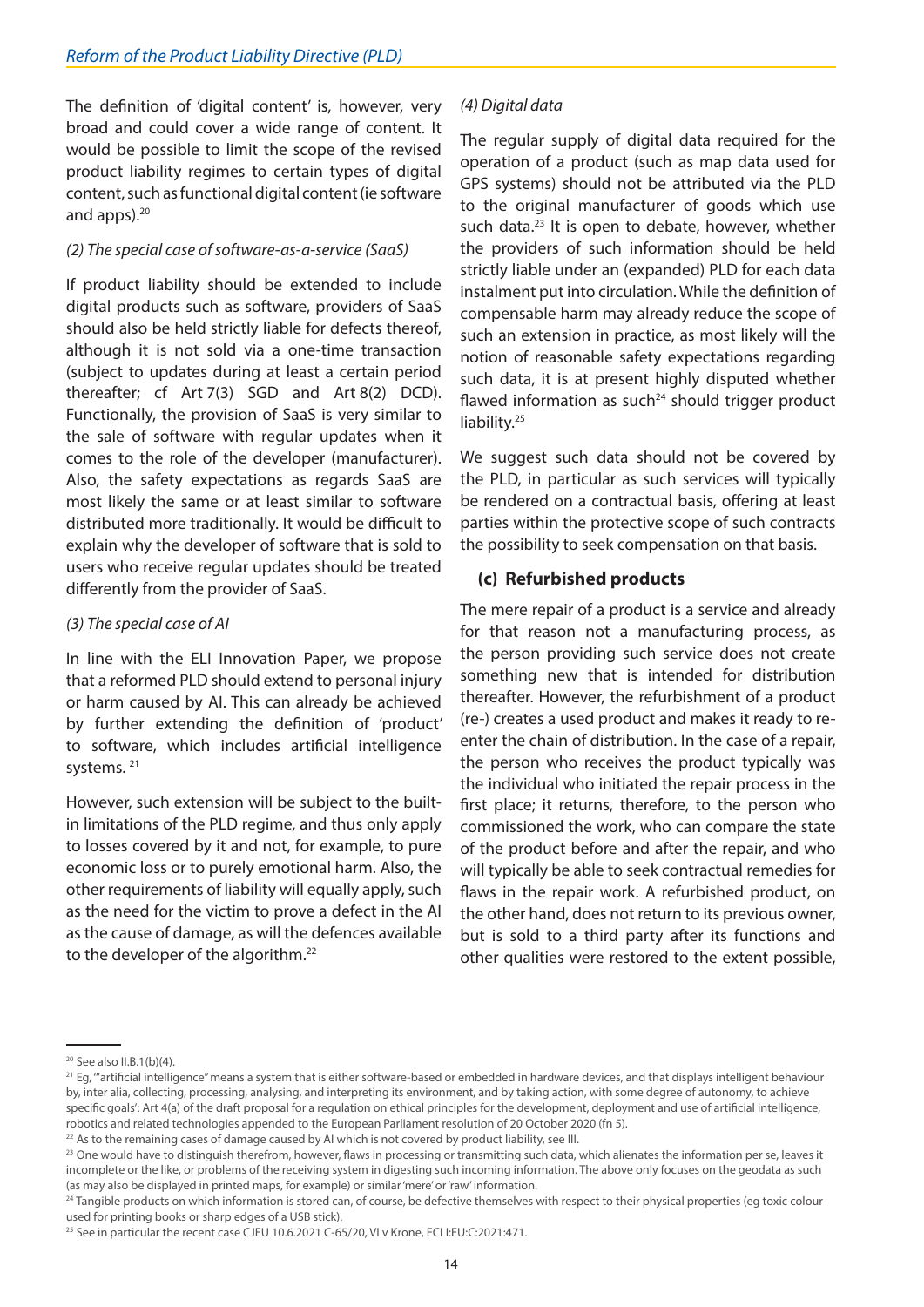<span id="page-14-0"></span>and the refurbisher is the one who distributes it in the course of their business. From a buyer's perspective, the refurbisher is not different from the producer of a new product – both are expected to have been in control of the safety features of the product before greenlighting it for circulation.26

Refurbished products should therefore be included in the definition of a 'product' within the meaning of the PLD, but this should be stated expressly in order to avoid any misunderstandings in this regard. This would, in particular, require an adjustment of the list of liable persons, as argued below.27

#### **(d) Pharmaceuticals**

In connection with the 'product' issue, various stakeholders have raised the question whether pharmaceuticals should remain under the PLD, or if a new specific instrument should apply to them instead. It is certainly the case that pharmaceuticals are specific products in many respects and that this specificity had not yet been clearly identified at the time of the PLD's adoption. The abundant case law on pharmaceuticals that has developed since then has shown that these products can raise specific challenges as regards, for example, defects (the definition of which at Art 6 PLD may be more difficult to apply to pharmaceuticals), proof of causation, or the ten-year long-stop period.<sup>28</sup>

However, carving pharmaceuticals out of the PLD and creating a special instrument for pharmaceutical liability raises obvious problems. Not only would it likely be very difficult from a political point of view to provide for a specific instrument limited to pharmaceuticals, but the question of whether other products should also be the subject of a specific regime – starting with AI – would be raised and

further, it would in fact question one implied but major policy choice behind the PLD, namely that all products should be covered by the same and unique regime.

Rather than removing pharmaceuticals from the scope of the PLD, a better solution seems, therefore, to adapt or modify the PLD, where needed, to accommodate the specificity of pharmaceuticals. As regards defects and proof of causation, the *Boston Scientific Medizintechnik* and *Sanofi Pasteur* cases, decided by the  $ECJ^{29}$ , have shown that the PLD is probably flexible enough to deal adequately with pharmaceuticals. However, if a reversal of the burden of proving a defect is to be considered for certain products or circumstances, then the opportunity to extend this mechanism to pharmaceuticals, at least in some cases, should be discussed.

As to the most problematic aspect of the PLD with regard to pharmaceuticals, see below on the ten-year long-stop period of Art 11 PLD.<sup>30</sup>

#### **2. Persons Liable – the Notion of 'Producer'**

Guiding Principle 5 of the *ELI Innovation Paper*  contends that the category of persons liable towards an individual should be revised to better reflect the various actors commonly involved in the supply of products, including products with digital elements and wholly digital products. Inspiration can be drawn, eg, from Art 2 (30)-(35) of the Medical Device Regulation  $(MDR)^{31}$  as well as from Art 3 (8)-(13) of the Market Surveillance Regulation (MSR)<sup>32</sup> and more recently Art 3 (7)-(13) of the proposed General Product Safety Regulation (GPSR)<sup>33</sup>. In this context, one should note that the MDR fully and explicitly includes software and provides for a broad range of special rules with regard to software.

Regulation (EC) No 178/2002 and Regulation (EC) No 1223/2009 and repealing Council Directives 90/385/EEC and 93/42/EEC, OJ L 117, 5.5.2017, 1–175, as last amended by Regulation (EU) 2020/561, OJ L130, 24.4.2020.

<sup>&</sup>lt;sup>26</sup> Depending upon how the refurbished product is marketed, different safety expectations within the meaning of Art 6 PLD may apply (as compared to the original product).

 $27$  II.B.2(a).

<sup>&</sup>lt;sup>28</sup> See II.B.7.

<sup>29</sup> CJEU 5.3.2015, Joined cases C-503/13 and C-504/13, *Boston Scientific Medizintechnik v AOK Sachsen-Anhalt,* ECLI:EU:C:2015:148; 21.6.2017, C-621/15, *NW et al v Sanofi Pasteur,* ECLI:EU:C:2017:484.

<sup>30</sup> II.B.7

<sup>&</sup>lt;sup>31</sup> Regulation (EU) 2017/745 of the European Parliament and of the Council of 5 April 2017 on medical devices, amending Directive 2001/83/EC,

<sup>&</sup>lt;sup>32</sup> Regulation (EU) 2019/1020 of the European Parliament and of the Council of 20 June 2019 on market surveillance and compliance of products and amending Directive 2004/42/EC and Regulations (EC) No 765/2008 and (EU) No 305/2011, OJ L169, 25.6.2019, 1–44.

<sup>&</sup>lt;sup>33</sup> Proposal for a Regulation of the European Parliament and of the Council on general product safety, amending Regulation (EU) No 1025/2012 of the European Parliament and of the Council, and repealing Council Directive 87/357/EEC and Directive 2001/95/EC of the European Parliament and of the Council, COM(2021) 346 final.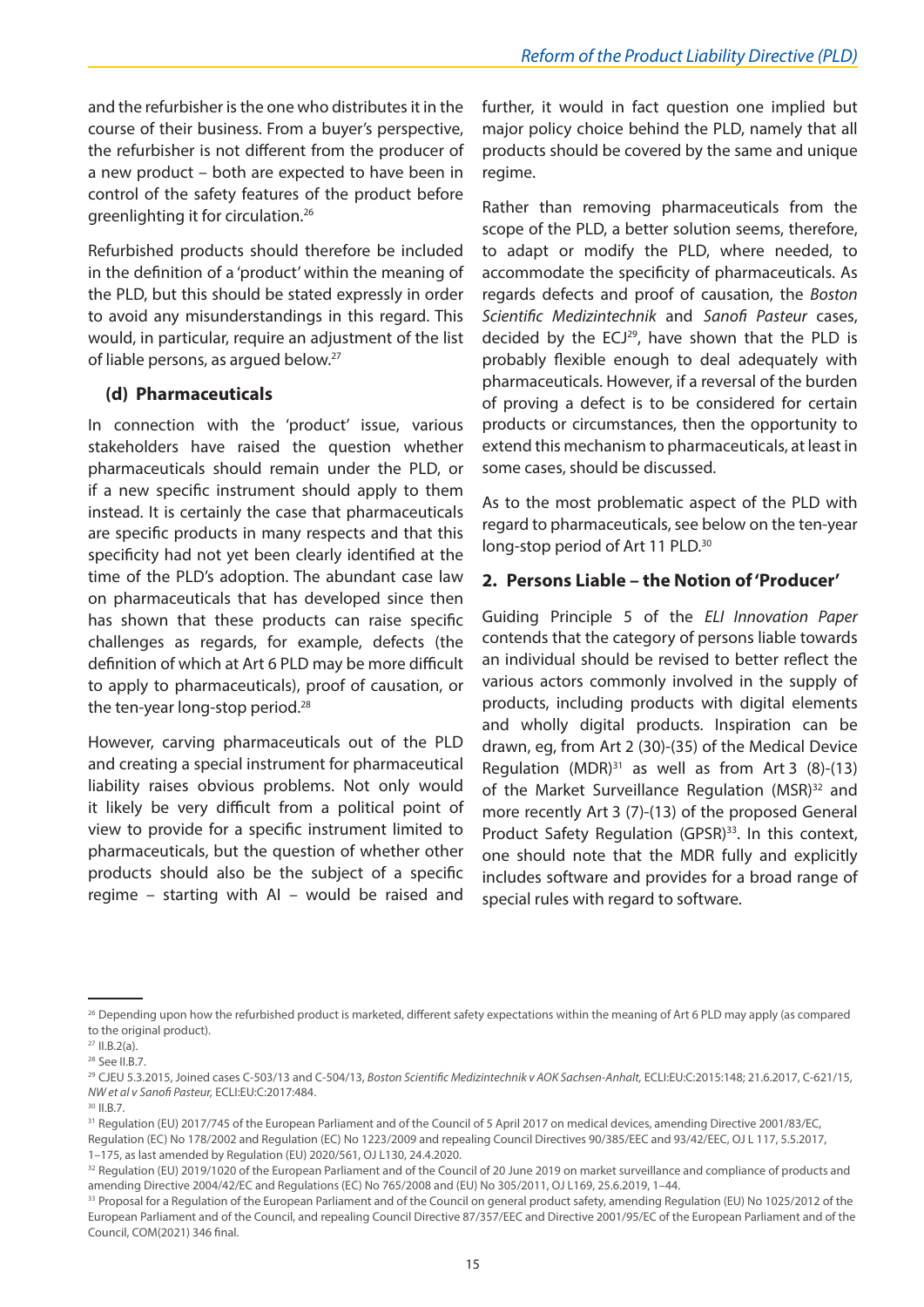#### <span id="page-15-0"></span>**(a) Refurbisher**

Art 2(3) MDR extends the notion of 'manufacturer' to persons 'fully refurbishing' a device, while Art 17(2) MDR extends liability under the PLD to the 'reprocessor' of a device. For all products, Art 12 of the proposed GPSR provides that a person other than the manufacturer that 'substantially modifies' the product shall be considered a manufacturer and shall be subject to the obligations of the manufacturer for the part of the product affected by the modification or for the entire product if the substantial modification has an impact on its safety. These extensions of the notion of 'manufacturer' and of a manufacturer's liability should also be reflected in a revised PLD.

The notion of a 'producer' should therefore be expanded to include those who return a used product to the market after restoring the features which are advertised and as such define the safety expectations.

Such definition would not only have to draw the line to providers of mere repair services, but also to mere sellers of used items who – unlike the refurbisher – do not alter the used product by restoring the original functionality and who do not thereby generate trust in its safety. Also, the question of recourse between the refurbisher and the manufacturer of the original product would have to be expressly addressed. However, the refurbisher should not be able to avail himself of a defence that the defect already existed in the original product or before it entered his own sphere, as the relationship between the refurbisher and the original producer are comparable to that between the manufacturer of a finished product and the contributors of raw material or components.

#### **(b) Providers of updates to digital elements**

Going one step further, and considering that many products nowadays depend on ongoing support by way of software updates and a broad range of digital services, it has been proposed to introduce, in the context of an operator's liability, the notion of *'backend operator',*34 as the person who continuously defines safety relevant features of a product by providing essential and ongoing backend support.

This person may or may not be identical with the manufacturer of the final product, but he is usually identical with the manufacturer of relevant digital elements of the final product. Given that the safety of the product is, to a large extent, controlled by this person, he should be included in the list of addressees of liability, mainly by adopting rules that are similar to those introduced by the SGD and the DCD for certain contractual aspects.

While this person is often at least affiliated with the manufacturer of the finished product into which the software is included when put into circulation, the interplay between these two will also have to be defined, in particular whether the latter shall continue to be liable vis-à-vis the victim for a product whose subsequent updates are provided by another (arguably a person providing a 'digital component' of the original finished product). One way to address this could be to hold the manufacturer of the finished product liable also for defects triggering harm after such updates, but foresee a defence comparable to Art 7(b) PLD (or to clarify that this applies to such cases as well). However, in the interest of the victim, the latter could also be expressly excluded, leaving the question of whether the product was made defective by an update for the redress action between the two producers.

#### **(c) Online marketplaces**

Recital 35 of the MDR suggests that, already now, the (mandatory) 'authorised representative' within the Union of a manufacturer located outside the Union shall be held jointly and severally liable, together with the manufacturer, under the PLD. Art 20 of the proposed GPSR includes a range of obligations for 'online marketplaces', complementing the obligations potentially following from the MSR and in the future from the Digital Services Act (DSA).<sup>35</sup> So far, obligations for online marketplaces are merely diligence obligations, while Art 5(3) of the proposed DSA opens the door a crack for the introduction of direct liability, but only where the product or information in question appeared to originate from the online marketplace itself (see in this regard the *ELI Model Rules on Online Platforms*36 and its more far-

<sup>&</sup>lt;sup>34</sup> NTF Report, Key Findings nos 10 and 11; adopted by the European Parliament Resolution of 20 October 2020 with Recommendations to the Commission on a Civil Liability Regime for Artificial Intelligence (2020/2014(INL)).

<sup>&</sup>lt;sup>35</sup> Art 22 of the Proposal for a Regulation of the European Parliament and of the Council on a Single Market For Digital Services (Digital Services Act) and amending Directive 2000/31/EC, COM(2020) 825 final; see now Art 24a to 24c of Council General Approach of 18 November 2021, Document no ST 13203 2021 INIT.

<sup>36 &</sup>lt;https://www.europeanlawinstitute.eu/projects-publications/completed-projects-old/online-platforms/>.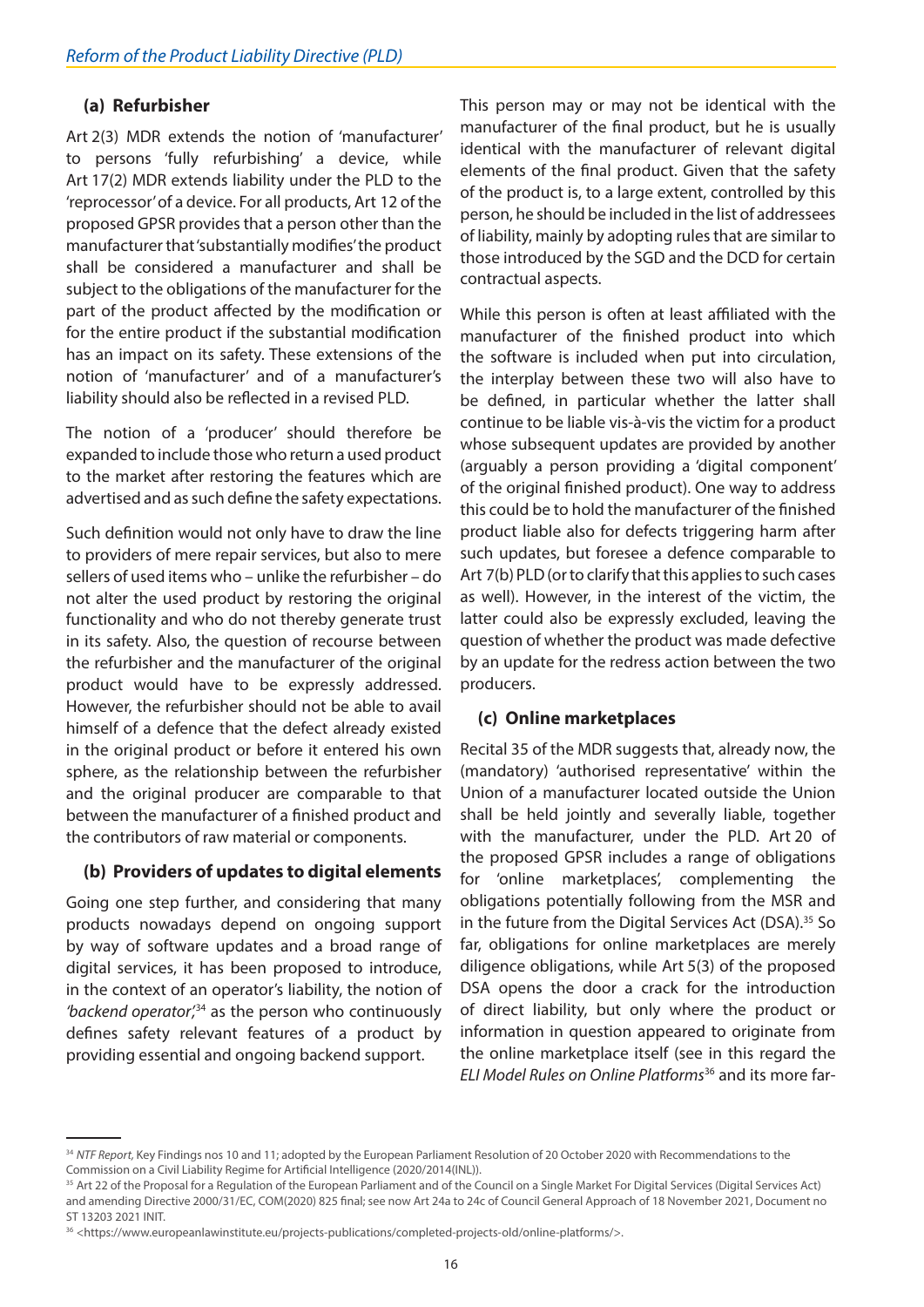<span id="page-16-0"></span>reaching approach in Art 20 on liability of a platform operator with predominant influence). The ELI suggests considering whether the idea underlying Art 20 of its *Model Rules on Online Platforms* can be made operational for the PLD and extended to noncontractual liability, at least for cases where an online marketplace enables end users to import products into the Union from a supplier established outside the Union.

#### **3. The Notion of 'Defect'**

Guiding Principle 6 of the *ELI Innovation Paper*  contends that the notion of 'defect' should be amended to reflect the particular features of digital products and products with digital elements. Currently, a product is defective under the PLD if it did not 'provide the safety which a person is entitled to expect, taking all circumstances into account'.<sup>37</sup> Circumstances mentioned expressly in the PLD are: the presentation of the product, the uses to which the product could reasonably be expected to be put, and the time when the product was put into circulation (with the proviso that the mere fact that a 'better product' is subsequently put into circulation does not render earlier products defective<sup>38</sup>).

These factors work well with tangible products, as is the case under the  $PLD<sub>1</sub><sup>39</sup>$  and those which are supplied at a single, fixed point in time. However, both products which rely on digital elements to perform their functionalities and purely digital products do not fit this model. In particular, such products will require regular updates (whether to improve functionality, fix bugs or deal with security issues). This might make the proviso regarding the later availability of 'better products' as not being relevant no longer workable.

Furthermore, the PLD repeatedly points to a product being 'put into circulation'. This made sense when the PLD was adopted and when it was possible to identify a single moment when this occurred. In the case of products with digital elements and digital products, this no longer holds. Continuous monitoring and updating, particularly of digital elements, mean that

the responsibility of the producer can extend well beyond the point when the product was initially put into circulation.

#### **4. Revisions to the Notion of 'Damage'**

At present, the PLD covers two types of damage: (i) death or personal injury; and (ii) damage or destruction to an 'item of property' if that item was intended, and actually used, for private use/ consumption. While we recommend maintaining this limitation in principle and to leave it to the Member States to provide for the indemnification of pure economic loss or standalone emotional harm, for example, certain adjustments to the delimitations of compensable harm under the PLD may nevertheless be necessary.

#### **(a) Limitation to products used for private purposes?**

The limitation to 'items of property' intended and actually used for private purposes no longer seems appropriate. It is increasingly difficult to maintain a dividing line between personal and professional use. Products are increasingly used for mixed purposes, just as the distinction between an individual acting in a professional or non-professional capacity is also no longer as clear as it once was. One can see this in the increased use of 3D-printing and of 'hobbyists' engaging in some commercial activity.40 Digital technology and changes in the labour market increasingly blur the boundaries between professional and personal activities, whether that be in the fact that goods are used for 'mixed purposes' or the fact that individuals may be acting as 'prosumers'. In other areas of EU law, this difficulty has already been taken into account; for instance, in dealing with 'mixed purposes', an individual would be acting as a consumer where the professional purpose is negligible, $41$  or at least 'so limited as not to be predominant'.42

#### **(b) Damage to digital elements and data**

Going beyond this general point of modernisation, the *ELI Innovation Paper* has argued that the notion

<sup>&</sup>lt;sup>37</sup> Art 6(1) PLD. This Innovation Paper does not form a view on whether this 'consumer expectation' test should be replaced with a 'risk-utility' test.

<sup>&</sup>lt;sup>38</sup> Art 6(2) PLD.<br><sup>39</sup> D Fairgrieve et al (n 19) 40-42.<br><sup>40</sup> Cf G Howells, C Twigg-Flesner and C Willett, 'Protecting the Values of Consumer Law in the Digital Economy: The Case of 3D-printing', in A De Franceschi and R Schulze (eds), *Digital Revolution – New Challenges for Law* (Beck/Nomos, 2019) 214; see also CJEU 4.10.2018, C-105/17 *Komisia za* 

*zashtita na potrebitelite v Kamenova* ECLI:EU:C:2018:808. 41 CJEU 20.1.2005, C-464/01 *Gruber v BayWa*, ECLI:EU:C:2005:32. 42 Recital 17 to Directive 2011/83/EU.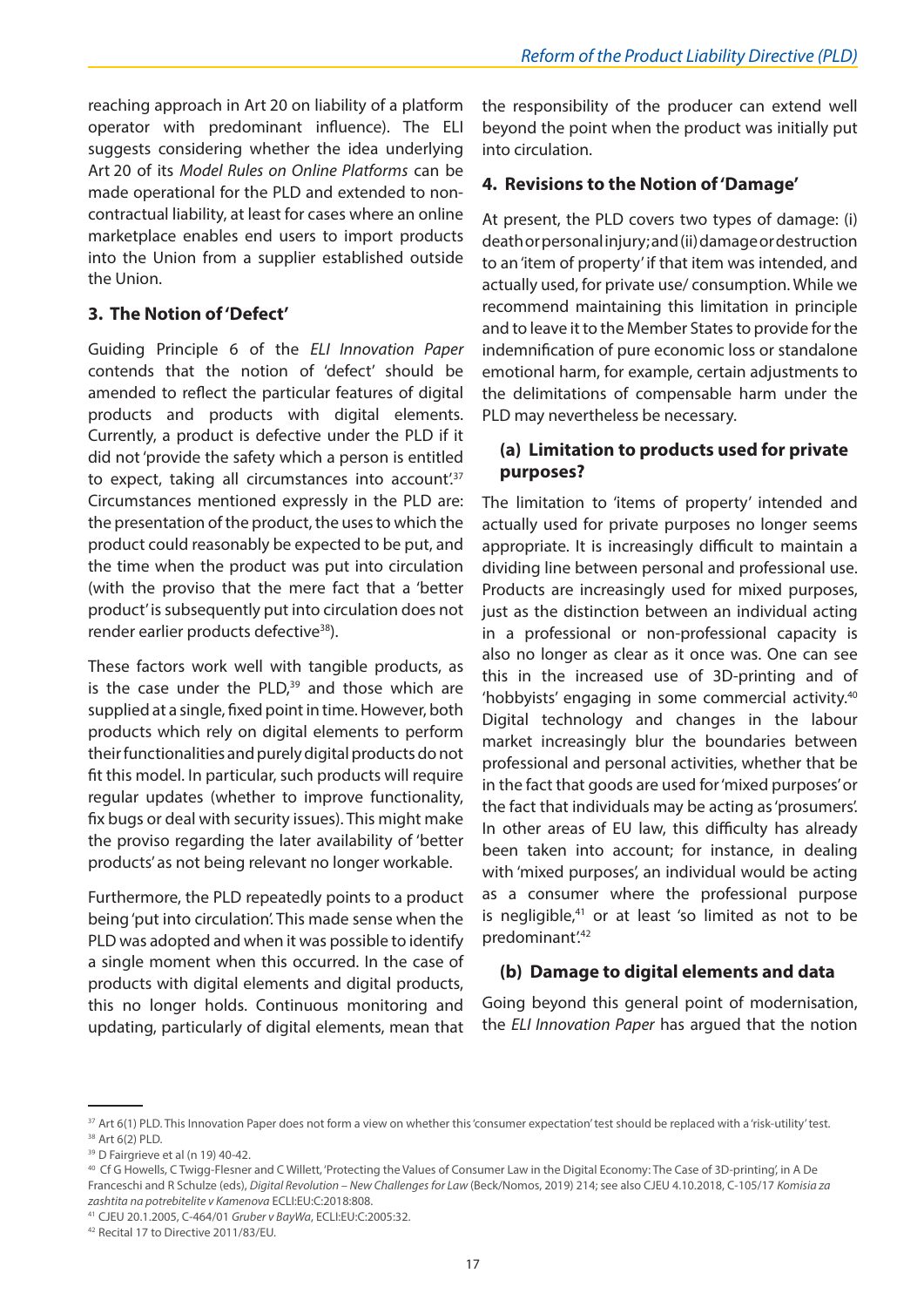<span id="page-17-0"></span>of damage might be reviewed to include damage to digital elements and data. Today, damage might not only be caused to individuals and physical property, but also to digital items and data created by an individual, whether stored on a physical device or on a digital service (cloud). The growth of digital assets and tokens adds a further dimension.

A revision to the notion of 'damage' is required to ensure that a reformed product liability regime adequately covers the novel features of the digital era. In particular, loss of data should be brought within the scope of 'damage', as should damage to other digital content. This requires a careful definition of what exactly is recoverable for such damage, as this may be a loss of a mere copy of a still existing master copy or damage to the latter, in which case intellectual property issues as well as questions regarding the compensability of emotional harm (eg in the case of lost digital pictures) may arise. At least the latter should not be addressed by the PLD, however, but left to the Member States, similar to other instances of non-pecuniary loss.

#### **(c) Non-pecuniary loss**

Art 9 PLD already now foresees that it 'shall be without prejudice to national provisions relating to nonmaterial damage.' This abstention from regulating non-pecuniary loss in the PLD should be preserved in light of substantial differences in the Member States, both with regard to the compensability of such damage as well as to the assessment of compensation. However, it should be made explicitly clear that the PLD regime only extends to consequential nonpecuniary losses such as pain and suffering triggered by bodily injury, and not to stand-alone immaterial harm such as purely emotional distress.

#### **5. Burden of Proof**

The PLD requires that the person who has suffered harm is required to show: (i) that the product in question was defective and (ii) that this defect caused the harm suffered.

#### **(a) Burden of proving defectiveness**

Guiding Principle 8 of the *ELI Innovation Paper* has noted that this burden may become more difficult to overcome in the case of a defect in a product with a digital element or a purely digital product. If one takes a product with digital elements, a defect could be the result of a problem with the digital element

or with the physical item. However, at least as long as the digital content is pre-installed and distributed together with the physical item, the manufacturer of the latter will undoubtedly be liable under the PLD as is, irrespective of whether the defectiveness of the product stems from its digital or non-digital components. After all, the victim only needs to prove the defectiveness of the finished product without specifying which part thereof was flawed, let alone what caused the defect.

Matters are more complex, though, in the case of an Internet of Things (IoT) system. Here, the interaction of multiple physical items and digital elements (both incorporated and stand-alone, but often from different producers) increases the difficulty for an individual to prove which element was defective, even though the separate components may have been designed by their producers to be combined and to interact (eg in the case of hardware parts which are designed according to specifications of an – often separate – developer of the operating system).

The *ELI Innovation Paper* has argued that, rather than burdening a claimant with the need to identify the precise element that was defective, it should suffice for an individual to establish that the combination of physical products and digital elements/ products caused the damage and was therefore defective. However, this should only be the case if the producers of these digital and non-digital components are linked by contracts amongst themselves, as was argued by the NTF Report in its Key Findings 29 and 30, defining 'commercial and technological units'. Key Finding 30 suggested the following aspects to be considered when identifying such a unit:

*'(a) any joint or coordinated marketing of the different elements;* 

*(b) the degree of their technical interdependency and interoperation; and*

*(c) the degree of specificity or exclusivity of their combination.'* 

The *ELI Innovation Paper* has suggested that this could be adopted in the present context. Therefore, in the case of 'commercial and technological units', it would suffice if an individual showed that the unit as a whole was defective. All those participating by providing elements to such a unit could be held jointly and severally liable as suggested by Key Finding 29 of the *NTF Report.*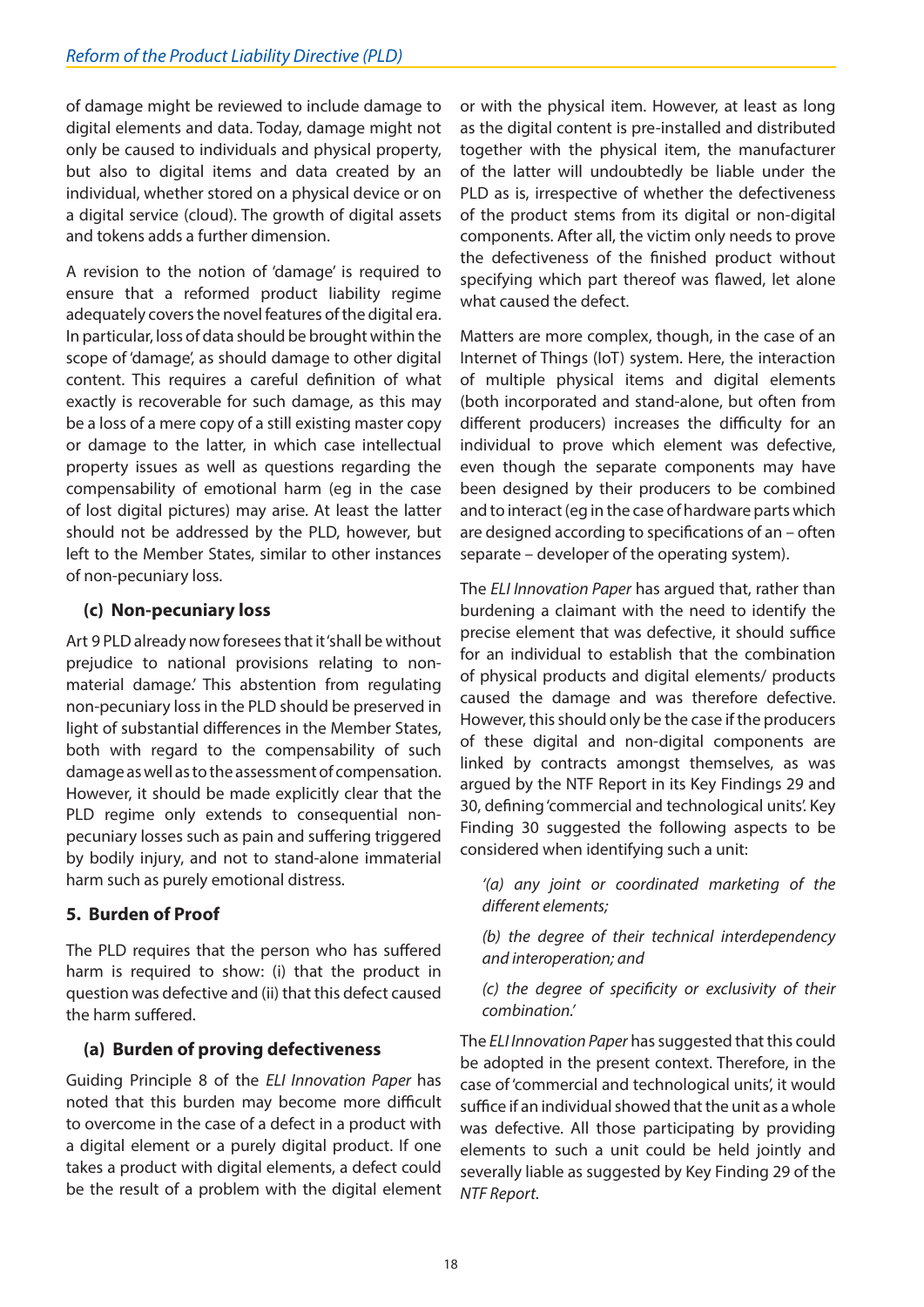<span id="page-18-0"></span>In addition to a definition of 'commercial and technological units' as suggested by the NTF Report,<sup>43</sup> Art 4 PLD could be expanded by another sentence stating that '[I]n the case of a commercial and technological unit, the injured person shall be required to prove that the unit was defective and caused damage.'

A further challenge in the digital context is that a common feature of both products with digital elements and of IoT systems is a reliance on external data to determine how the product or system operates. Where such data is supplied from external sources, proving both defectiveness and a causal link with the injury or damage sustained becomes very difficult indeed. Externally-supplied data could cause a product or system to malfunction. *The ELI Innovation Paper* has argued that an individual should not be burdened with having to rule out the relevance of external data; instead, the producer should have the burden of proving that it was not the product/ system itself that led to the injury or damage but that instead externally-supplied data did. In effect, therefore, this would mean introducing a new defence expanding Art 7(b) PLD to that end, allowing the producer to evade liability where it can prove that external data rather than a defect attributable to its own sphere was responsible for the injury or damage and that the product was not reasonably expected to filter out or overcome such flawed data.

#### **(b) Burden of proving causation**

As has been discussed elsewhere,<sup>44</sup> Member States currently address questions of causation differently, starting already with procedural questions such as the standard of proof or the laws and practice of evidence. In areas of tort law where causation is not self-evident, to say the least, in particular if the technologies addressed by the consultation are involved, this means that such diversity will necessarily impact upon the outcome of cases in the absence of any modifications with the aim of approximating the various regimes.

This does not necessarily call for an all-encompassing interference with existing regimes in the various national regimes, however.

To begin with, certain existing procedural differences will not be within the reach of harmonisation in the first place. Sometimes, these national peculiarities may even come close to reversing the burden of proof, though.45

In product liability cases, the victim need not show what exactly within the product triggered his loss, let alone identify a particular stage of the design or manufacturing process that went wrong. However, he at least needs to prove that the product as a whole failed to meet reasonable safety expectations, ie was defective, and that this particular defect was the true cause of his loss. It is therefore not the mere involvement of the product that triggers liability, but a particular quality (or rather lack of quality) that counts. Defining industry (safety) standards ex ante could already help the victim along that way, if only be determining what exactly the expected outcome of a product's use in practice should be. It may be obvious that a lawn mower should not supposed cut off body parts of its user, but it may not be equally self-evident what to expect from the application of some AI algorithm.

One radical way to address problems of proving causation, though, is to merely shift the burden of proof to the opposing party, as suggested as one option (with variations) by the consultation in both of its sections. This, however, often equals determining the outcome of the case or at least of the answer to the causation question. Whatever is difficult for the claimant to prove, requiring the defendant to disprove it will pose similar challenges for the latter. This instrument therefore has to be chosen cautiously, in particular in light of possible equality concerns, if other victims of similar harm do not benefit from comparable advantages. One (though presumably not an exclusive) justification for taking that step may be that the person onto whom the burden of proof is shifted has substantially more insight into the facts of the case, in particular into the processes linked to the application of the technology which ultimately appear to have resulted in harm.

If such a reversal of the burden of proving causation should be the instrument of choice, it would

<sup>43</sup> Cf Key Findings 29 and 30 of the *NTF Report* (n 4).

<sup>44</sup> See, eg, E Karner and BA Koch, 'Civil Liability for Artificial Intelligence. A Comparative Overview of Current Tort Laws in Europe', in E Karner, BA Koch and M Geistfeld (eds), *Comparative Law Study on Civil Liability for Artificial Intelligence* (2021) 19 (23ff); *NTF Report* (n 4) 20ff, 49ff. 45 Cf CJEU 21.6.2017 C-621/15 *NW et al v Sanofi Pasteur*, ECLI:EU:C:2017:484.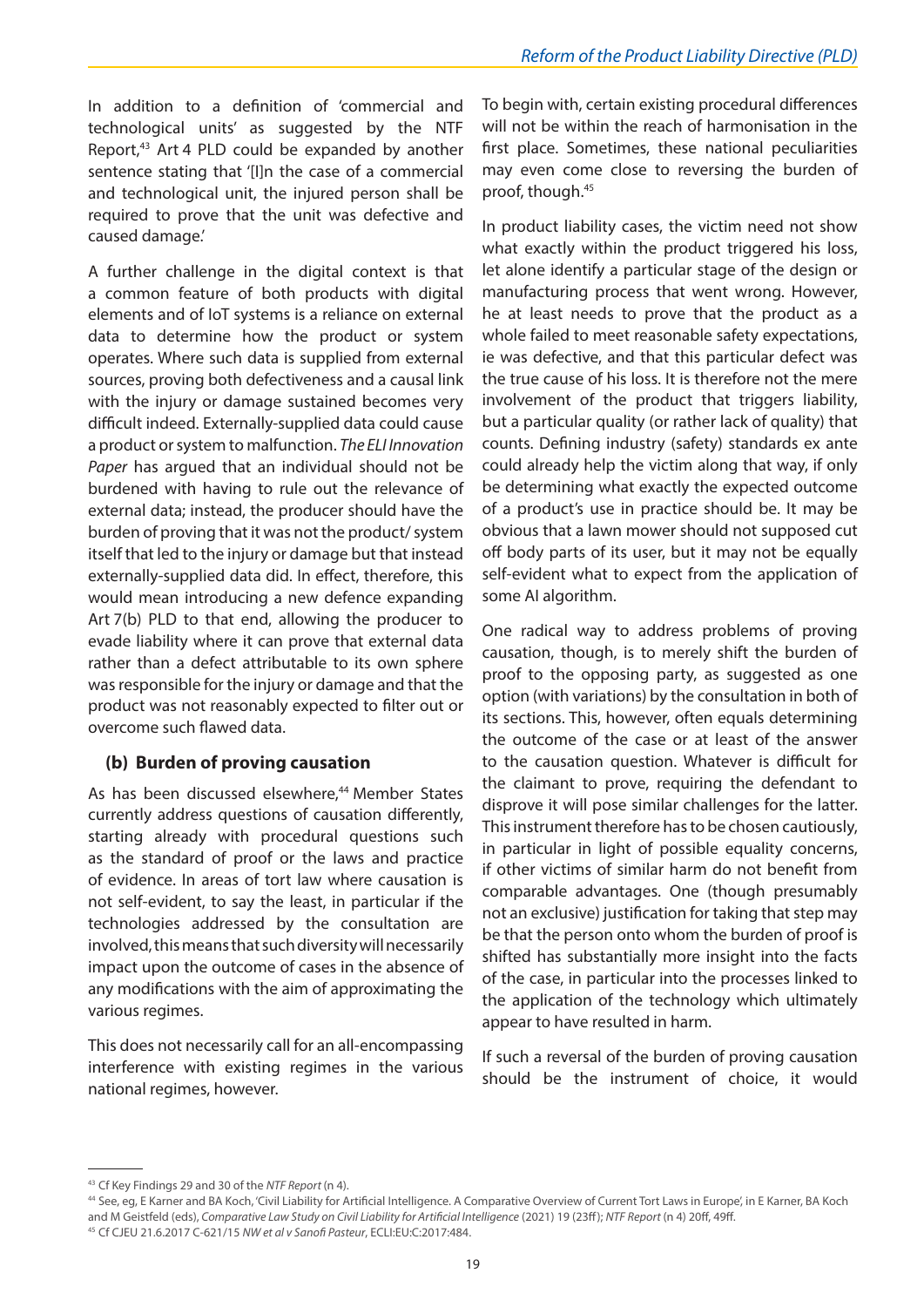<span id="page-19-0"></span>therefore have to be applied cautiously and with certain specific limitations, eg to technologies with distinct features. Less drastic measures could include requirements for the defendant to produce log files or similar data that originate from within its sphere or are at least in its control or expertise, which could then be used by the claimant to proceed in proving his case. Failure to submit such data by the defendant could also explicitly lead to a presumption that the data, if it had been produced, would have proven helpful for the claimant, ie support the latter's claim.<sup>46</sup> This could be made even more effective if a duty to log such information were imposed, although the feasibility of such an obligation depends upon the particular aspects of the technology concerned. In cases of mass production, even releasing claims histories could already prove helpful to the victim in order to identify patterns of defectiveness.

#### **6. Defences**

Above, we argued that a new defence might be required for instances where the malfunction of a product was due to externally-supplied data. In addition, reforms are needed to several of the other defences currently found in the PLD, as discussed in the *ELI Innovation Paper.* 

#### **(a) Art 7(b) PLD**

First, the defence in Art 7(b) PLD allows a producer to show that the defect did not exist at the time the product was put into circulation or only came into being afterwards. As noted earlier, products with digital elements or digital products which are subject to regular updating do not fit the idea of a product being 'put into circulation'. One option would be to amend the defence to clarify its application in the context of goods with digital elements and, if the revised regime were to extend to purely digital products, also to such products. As long as the original manufacturer supplies the updates, the defence should only exonerate the manufacturer if it can prove that the defect neither existed at the moment when the original product was put into circulation nor when the most recent update was provided.

Art 7(b) PLD should therefore be adjusted along the lines of:

*'The producer shall not be liable as a result of this Directive if he proves: …* 

*(b) that, having regard to the circumstances, it is probable that the defect which caused the damage did not exist at the time when the product was put into circulation or updated by him or by an affiliated provider, or that this defect came into being after such moment; …'* 

#### **(b) Art 7(e) PLD**

If the development risk defence of Art 7(e) PLD should be maintained at all, not only would the moment when the product was put into circulation be adjusted along the lines just mentioned, but the 'state of scientific and technical knowledge' would have to be specified, considering the vast expansion of (particularly online) available information as compared to the late 1970s when the PLD was first drafted.

#### **(c) Art 7(f) PLD**

Art 7(f) PLD provides a defence for the manufacturer of a component where a defect is due to the design of the overall product into which the component has been fitted or to the instructions given by the manufacturer of the product. If purely digital products are recognised as falling within the scope of the PLD, their developer could also be held liable as a component manufacturer directly by the victim. In such case, the defence of Art 7(f) PLD should also be available to this producer of a purely digital part of the finished product.

'The producer shall not be liable as a result of this Directive if he proves: …

*(f) in the case of a manufacturer of a component or the developer of software incorporated into another product, that the defect is attributable to the design of the product in which the component has been fitted or the software installed, or to the instructions given by the manufacturer of that product into which the component was subsequently incorporated, irrespective of whether that product was distributed as finished or itself incorporated as a component into another product.'*

<sup>46</sup> Cf Key Finding 22 of the *NTF Report* (n 4) 47f: 'The absence of logged information or failure to give the victim reasonable access to the information should trigger a rebuttable presumption that the condition of liability to be proven by the missing information is fulfilled.'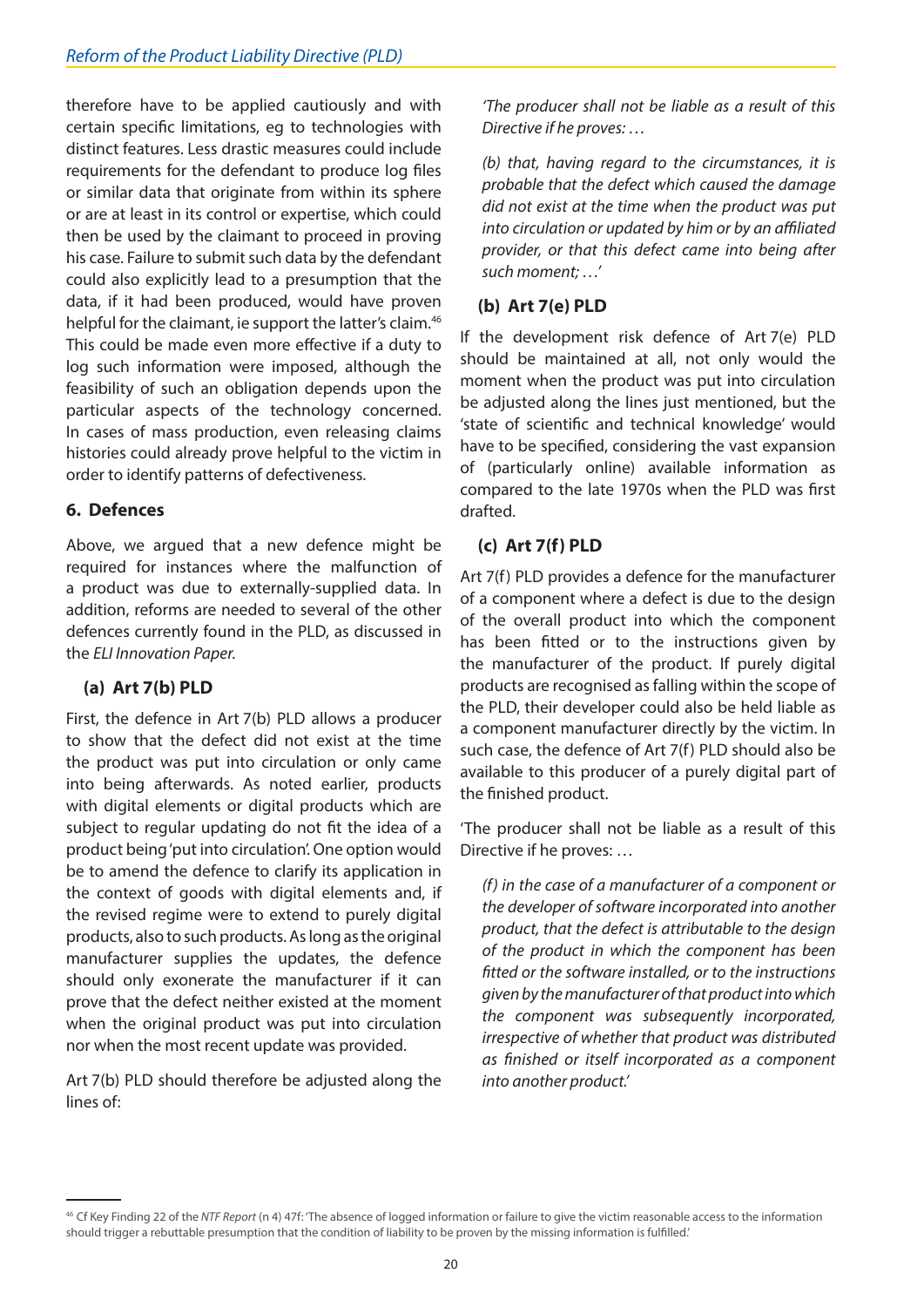#### <span id="page-20-0"></span>**7. Long-Stop Period of Art 11 PLD**

Perhaps the most problematic aspect of the PLD, certainly as regards pharmaceuticals, is the ten-year long-stop period of Art 11. Some notorious examples of defective pharmaceuticals, such as Bendectin/ DES, have shown that the side effects of these products can appear a very long time after victims have been exposed to them, and certainly after more than a period of ten years. It should be stressed, however, that the ten-year long-stop period is problematic not only in relation to pharmaceuticals. The *Howald Moor*  case by the ECtHR<sup>47</sup> has shown that this comparatively short long-stop period potentially violates the right to a fair trial guaranteed by Art 6 of the European Convention on Human Rights.48

The best solution would, therefore, likely be to remove altogether the ten-year long-stop period from the PLD, at least in the case of bodily injury. This would reflect the special status of bodily integrity as a protected interest in many European legal systems. It would also put an end to the current problematic situation where, in many Member States, a person who suffers bodily harm is less protected when his injuries were caused by a defective product and he sues for compensation on the basis of the PLD regime, as compared to when he incurred harm through another cause and/or can rely on another basis of liability. Should the PLD's long-stop period be removed, national long-stop period periods instead would apply to bodily injuries caused by defective products, which are quite diverse, however.<sup>49</sup>

The ten-year period of Art 11 PLD should be abolished altogether, though, irrespective of the type of harm. If it should still be preserved in cases not involving bodily harm, however, it would at least have to be converted from an extinction period (leaving not even a natural obligation) to a prescription period. The former is alien to the tort law systems of all Member States. Since this would then rather belong to the provision on limitation in Art 10 PLD, a new paragraph would have to be inserted there between what is now paras 1 and 2:

*(1a) Member States shall provide in their legislation that damage within the meaning of Art 9 lit b can no*  *longer be recovered after ten years from the day on which the producer put into circulation the actual product which caused the damage.*

#### **8. Recourse**

The final guiding principle of the *ELI Innovation Paper* contends that a revised product liability system should require or introduce a recourse system in order to allocate the financial consequences of a successful claim by an individual to the party to whom responsibility for that loss is ultimately attributable. Where such allocation is not possible, a mechanism for sharing the financial burden proportionally amongst all the relevant parties might be needed instead.

The current PLD defers this matter to national law, but this can produce a wide range of variation in the extent to which a party held liable by an injured individual is able to seek recourse from other parties. The *ELI Innovation Paper* noted the potential impact of statutory limitation periods for seeking recourse and argued that a clear and consistent recourse system is required, which should be introduced in a revised product liability system. Such a system could operate on a default basis. Parties could make alternative arrangements, although these might be subject to some degree of control (cf the Late Payment Directive).

#### **9. Combining Strict Liability for Defective Products With Liability for Failure to Comply With Obligations Under Product Safety and Market Surveillance Law**

The PLD focuses on strict liability for defective products, and this should certainly remain the focus also under a revised PLD. However, under national laws, several competing liability regimes have survived, including general fault liability based on the defendant's negligence in causing death, personal injury or property damage and/or special fault liability based on the defendant's failure to comply with obligations under product safety or market surveillance law. For instance, where a product was safe when made available on the market, but later, due to subsequent developments, begins to pose a risk to the health and safety of consumers, a producer

<sup>47</sup> ECtHR 11.3.2014 (final on 11.6.2014), *Howald Moor and Others v Switzerland*, application nos 52067/10 and 41072/11.

<sup>48</sup> ECtHR, *Howald Moor,* pt 71, 77, 79.

<sup>49</sup> See, eg, I Gilead and B Askeland (eds), *Prescription in Tort Law* (Cambridge, 2020) 89ff.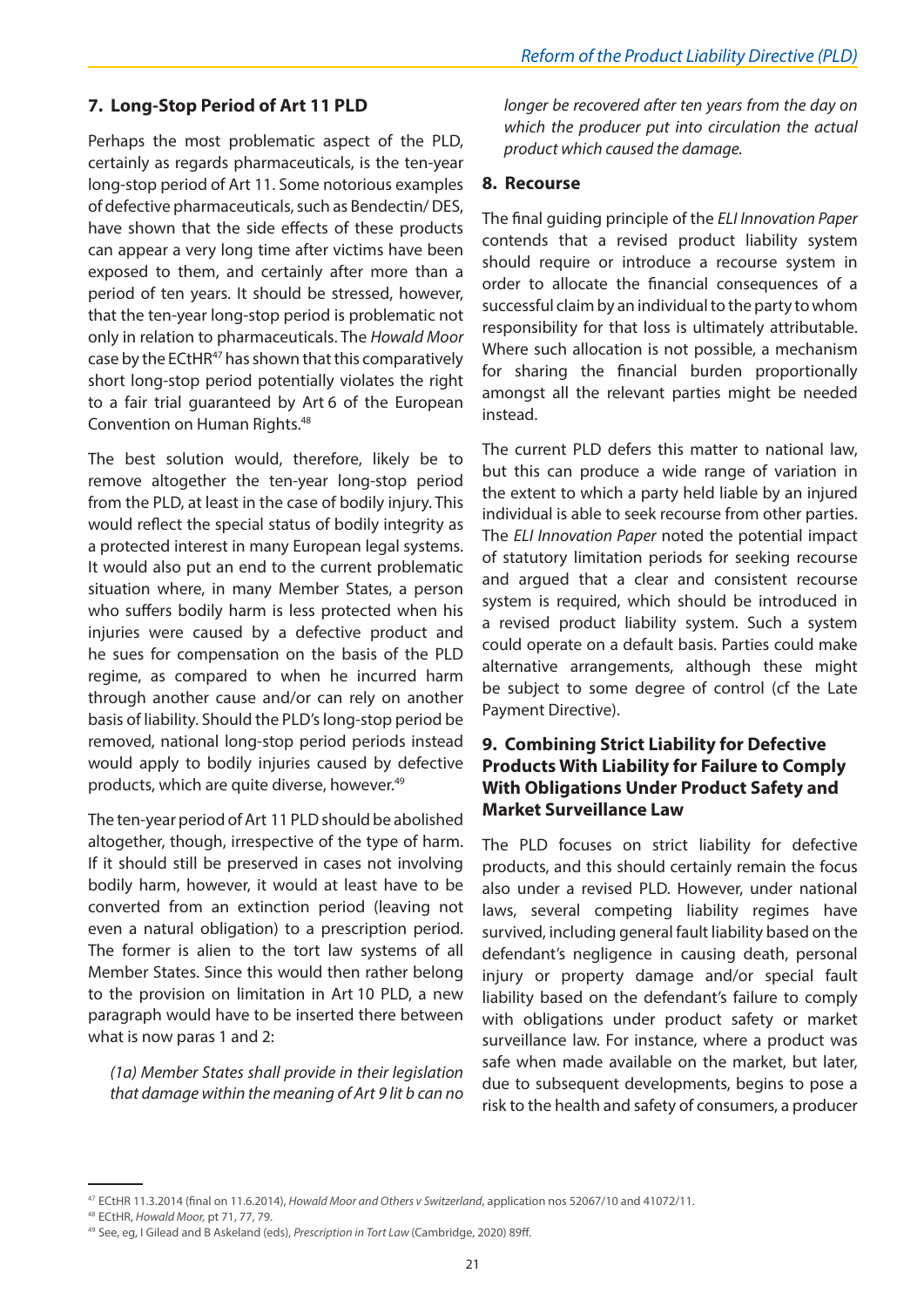would be under an obligation to continue to monitor such developments and to take appropriate corrective measures (resulting, in the worst case, in a full recall of the product).

So far, it has been left to national law to provide for liability in such cases, arguing either that failure to comply with the obligation amounted to negligence (and that this negligence has caused death, personal injury or property damage), or that violating provisions in product safety law, whose purpose it is to prevent such harm, may in itself give rise to liability where the relevant risk has materialised. While a revised PLD should certainly not derogate all potentially competing liability regimes under national law (and it should especially not derogate contractual liability), consideration should be given to whether liability for failure to comply with certain obligations under product safety and market surveillance law should be harmonised in order to create more of a level playing field within the Union.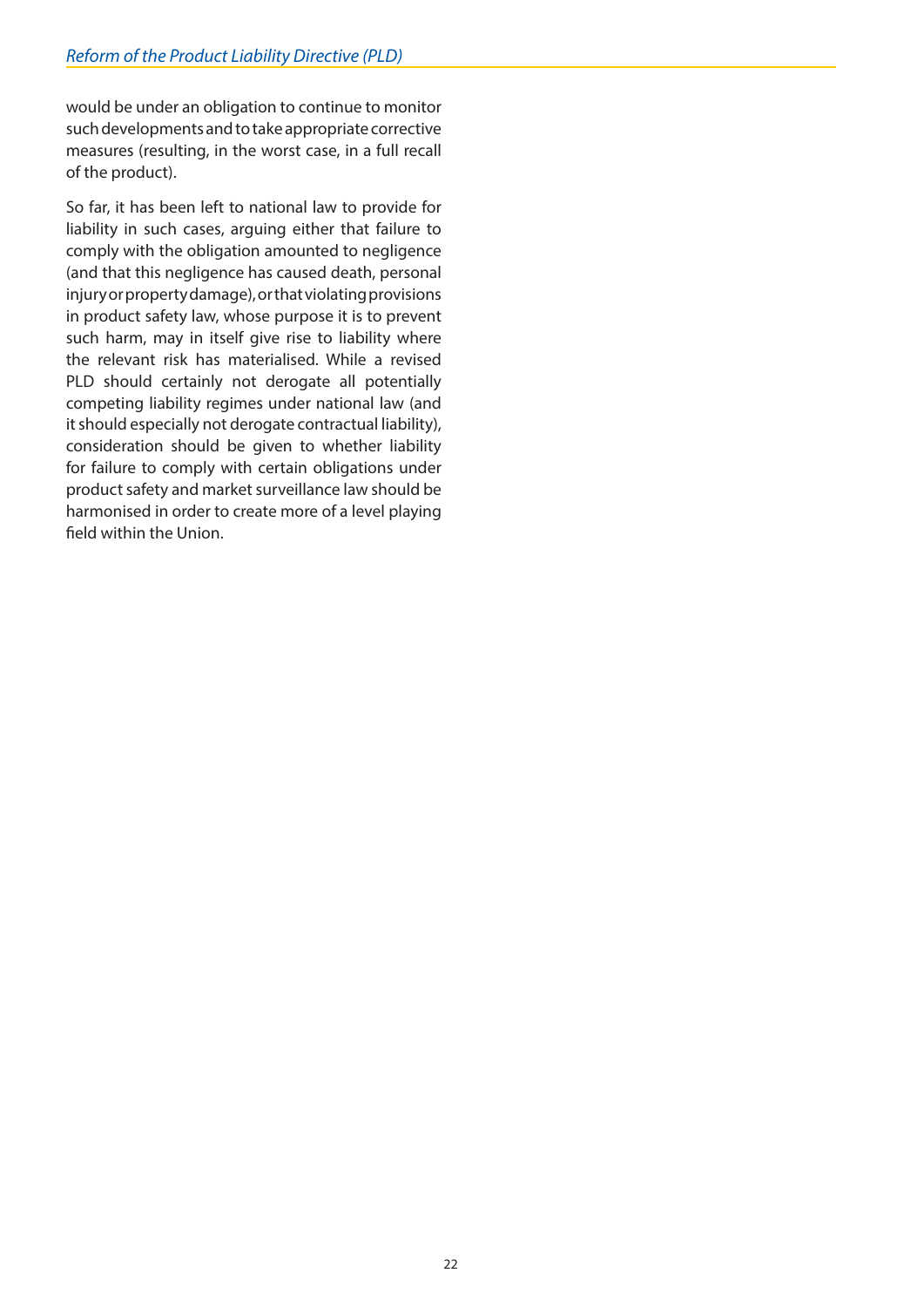# <span id="page-22-0"></span>**III. Liability for Artificial Intelligence**

While at least some applications of AI technology should be covered by an updated PLD as argued above,<sup>50</sup> others will fall outside its scope, while certain losses will not be indemnified under the PLD regime.<sup>51</sup> Liability for such residual risks may nevertheless deserve special attention and justify at least some legislative intervention due to the peculiar features of such technologies highlighted in the following.

As with other risks at present, the question also remains whether someone other than the manufacturer may be held liable for certain risks for different reasons, which also triggers the question of recourse between multiple tortfeasors. The best examples (which would also translate into the application of AI technology) are motor vehicles whose keepers are strictly liable in some (but not all) Member States, irrespective of the question of whether the risk of the car that materialised can be traced back to a product defect (in which case the victim has the choice of suing either the keeper or the manufacturer). These regimes would invariably continue to apply with respect to fully autonomous vehicles as they are triggered by a mere involvement of the car in the accident irrespective of whether it was driven by a human or by Al.<sup>52</sup>

#### **A. Peculiar Features of Emerging Digital Technologies That Impact on Liability**

In the face of the extraordinary technological progress, the premise is that the law of liability should be able to cope also with emerging digital technologies, provided that victims are not uncompensated or undercompensated on the sole basis of the technology causing the damage, incentives to prevent harm and minimise risks are properly allocated, and victims can effectively access justice and claim damages under equal and fair conditions regardless of the technology employed. However, emerging technologies present certain distinctive features, each of which may be only gradual in nature, but whose dimension and combined effect results in disruption and may interfere in the effective achievement of traditional liability policy goals.

The following **five distinctive features** encapsulate the disruptive potential of AI in combination with other emerging technologies: complexity, increasing autonomy, opacity, openness, and vulnerability. These features would need special consideration when drafting a possible EU liability regime for risks not otherwise covered, eg by an updated PLD. Such common distinctive features<sup>53</sup> must be identified and compared with previous situations to which existing rules are well accommodated and accordingly assess the adequacy of existing solutions or the need of reform.54

Some key concepts underpinning traditional liability regimes could, in any case, be shaken by such disruptive features. That might render existing regimes insufficient or partially inadequate. The adequacy and completeness of liability regimes in the face of technological challenges have an extraordinary societal relevance. Should the liability system reveal insufficiencies, flaws and gaps in dealing with damage caused by emerging technologies, victims may end up totally or at least partially

52 See E Karner and BA Koch (n 44) 65ff.

Commission to the European Parliament, the European Council, the Council, the European Economic and Social Committee and the Committee of the Regions *Artificial intelligence for Europe,* COM (2018) 237 final, 25.4.2018 SWD(2018) 137 final, Annex I.

 $50$  II.B.1(b)(3).

<sup>51</sup> Supra II.B.4.

<sup>53</sup> Commission Staff Working Document, *Liability for emerging digital technologies.* Accompanying the document Communication from the

<sup>54</sup> See, eg, the *NTF Report* (n 4); Report from the Commission to the European Parliament, the Council and the European Economic and Social Committee, Report on the Safety and Liability Implications of Artificial Intelligence, the Internet of Things and Robotics, COM(2020) 64 final, 19.2.2020.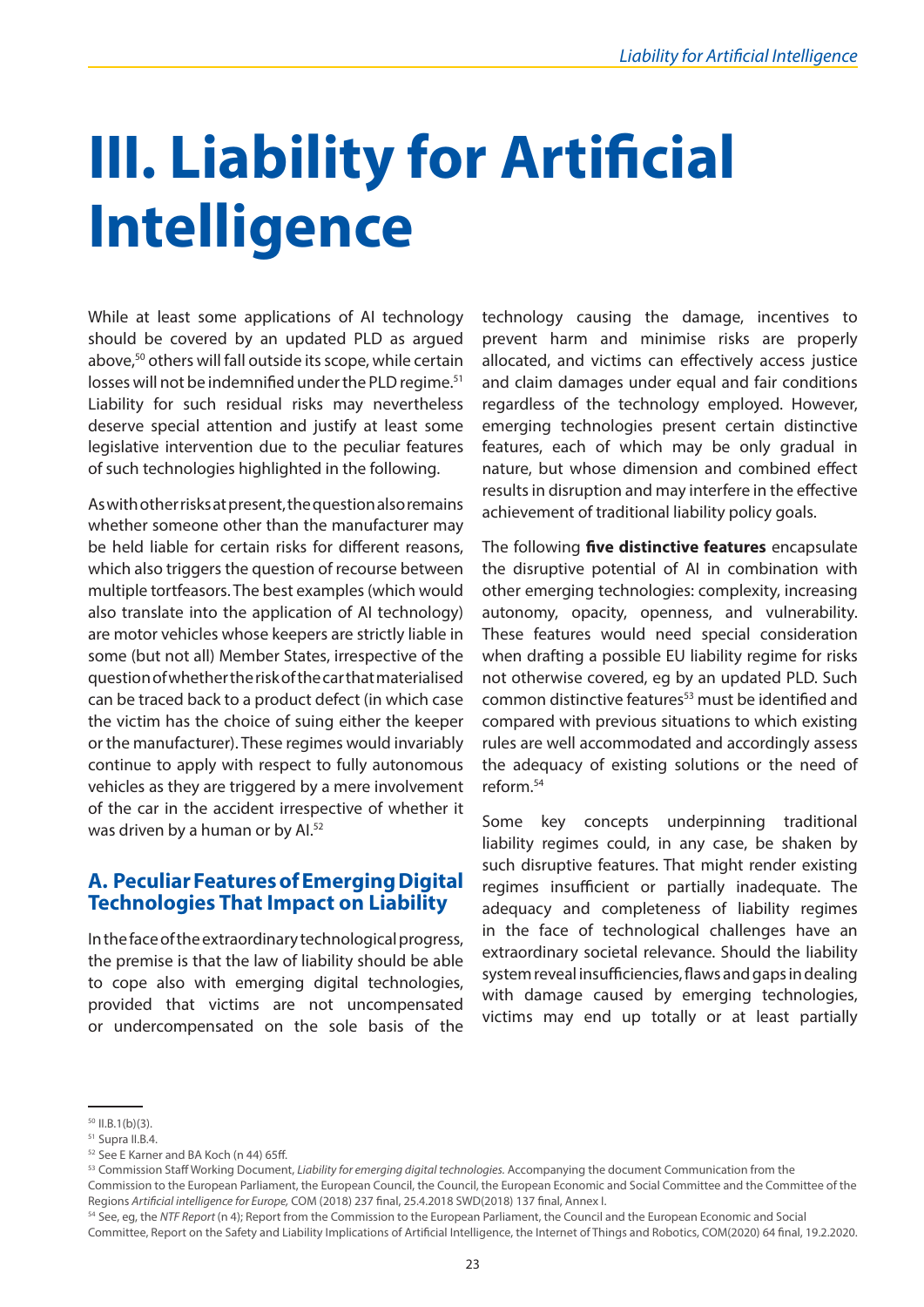<span id="page-23-0"></span>uncompensated. The social impact of a potential inadequacy of existing legal regimes to address new risks created by AI-driven technological ecosystems might then compromise the expected benefits and aggravate the social perception of risk undermining the acceptance rate of emerging technologies.

#### **1. Complexity**

Emerging technologies, specially integrated in sophisticated technological ecosystems, show a considerable level of complexity. Such a complexity manifests in three layers: internal logical complexity, plurality of participants and sources contributing to the operation of the system, and ecosystem of connected objects (eg sensors, networks, software, data collectors, platforms).

Algorithms driving sophisticated autonomous systems imply a high level of complexity in the design as well as in the operation. That adds opacity to the internal processing of the autonomous system, conceals the relevant criteria for the decision making, and reduces the comprehensibility of the outcomes. Yet, the opacity of the algorithm/ AI schemes, due to the complexity and the lack of transparency of the whole procedure, normally entails the very unawareness by the addressee of the pre-conditions, the criteria, and the procedural aspects of the algorithmic decision.

Complexity also manifests externally. In the design, the operation, and the functioning of these ecosystems, a plurality of actors can participate or be involved in some way: software and app developers, algorithms' designers, data providers, sensors' manufacturers, system operators, producers of each device, part or component, DLT providers, monitoring service providers, etc.

Besides, complexity also relates to the multiplicity of parts, components, devices and systems integrating a technological ecosystem – ie, an autonomous car, a sophisticated surgical robot, a connected smart home system, or an algorithm-driven automated financial advisor.

From the combination of complexity and opacity, practical problems and legal challenges immediately arise.

*(a) The issue of multiple actors.* In all its facets, the increasingly high complexity embedded in new technologies' applications triggers an obvious practical problem with legal relevance. Multiple actors could contribute to the causation of the damage. A plurality of actual or potential tortfeasors is certainly not a new problem for tort law that indeed provides for solutions.55 However, in these cases, the multitude of players could act without prior coordination or planned intervention, the contribution could be occasional or spontaneous, and the participation of some players can be totally unknown or even unforeseen by the main operators (data provider, hacker, non-interoperable system, unexperienced user). Hence, under some circumstances, flawed functioning, harmful outcomes, or damaging operation of the system can be provoked by lack of interoperability among components, interaction with other unexpected components or software, wrong data, or inexpert or inadequate use by the user. In such scenarios, the damage cannot be easily attributed to a specific component, a well-defined cause, or a single actor. The damage derives from the ecosystem as a whole.

*(b) The issue of multiple causes.* Far from the classical monocausal conception of causing harm, an increasingly complex AI-driven system (in combination with other emerging technologies) also reveals a plurality of possible causes. Frequently, the damage results from a conjunction of intertwined effective causes and has been collectively triggered by multiple actors. This situation is not unfamiliar to current legal systems either. Rules dealing with damage caused by multiple causes are indeed presently provided for in all jurisdictions. Nonetheless, AI-driven systems add further intricacies to that wellknown problem.

*(c) The issue of successive causes.* Unlike traditional products, once circulated by the original manufacturer and without the latter's participation, subsequent

<sup>55</sup> BA Koch, 'Proportional Liability for Causal Uncertainty', in M Martín-Casals and D Papayannis (eds), *Uncertain Causation in Tort Law* (Cambridge University Press, 2015) 67; U Magnus, 'Multiple Tortfeasors under German Law', in WVH Rodgers (ed), *Unification of Tort Law* (The Hague, 2004) 107; B Winiger, H Koziol, R Zimmermann and BA Koch (eds), *Digest of European Tort law I: Essential Cases on Natural Causation* (Vienna, 2007); B Winiger, 'Multiple Tortfeasors', in L Tichý (ed), *Causation in Law* (Praha, 2007) 79.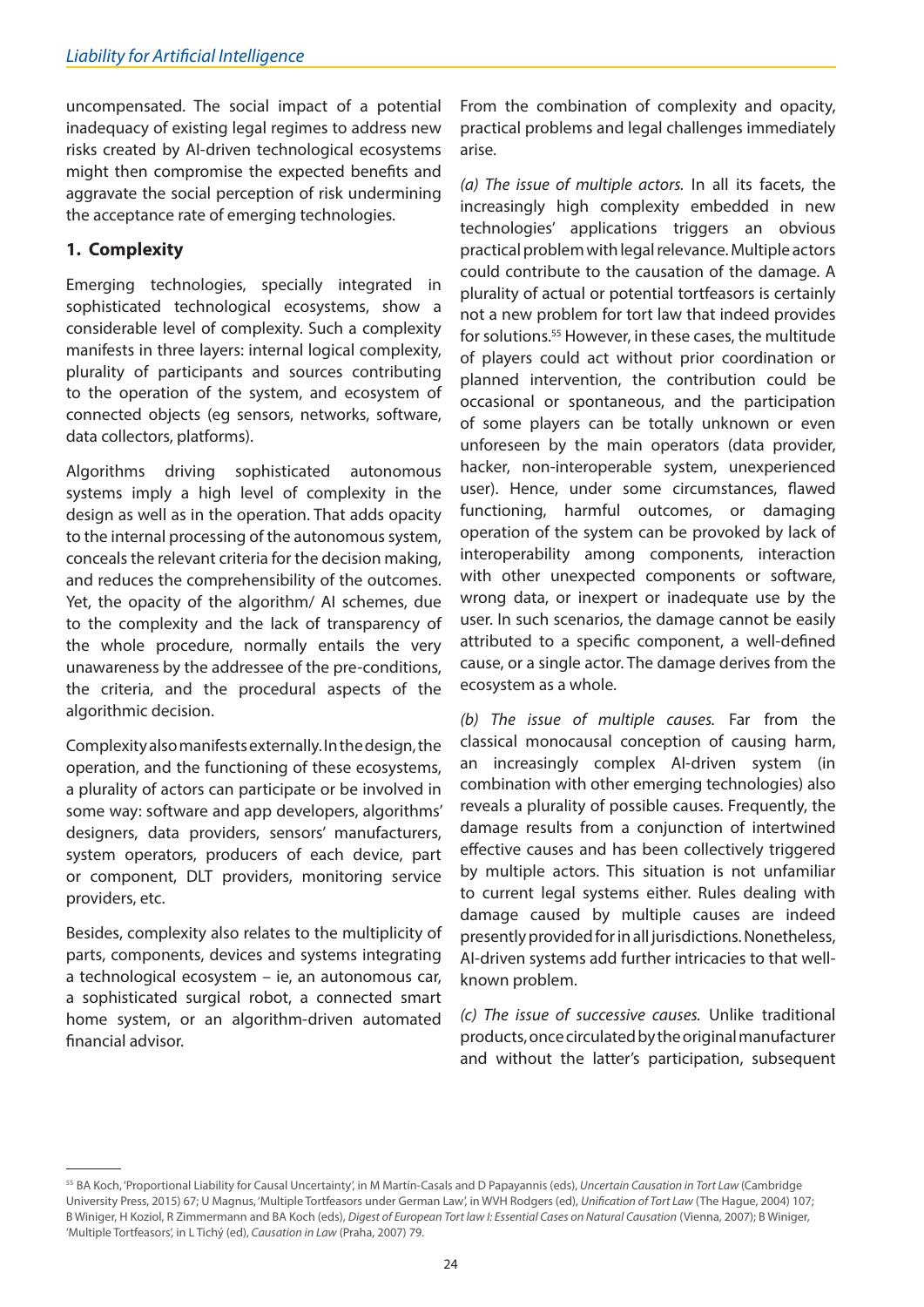<span id="page-24-0"></span>actors can intervene in the marketing, the use, or the upkeep of sophisticated technological products without the participation of the original manufacturer. Accordingly, in the cycle of production-use of the product, subsequent activities, tasks, and causes can interfere with and contribute to the likelihood of damage being caused. That multi-layer process implies the overlapping and convergence of many sources of damage – software updates, personalising options by the end user, self-learning actions, data collection.

*(d) The issue of opacity.* Opacity adds further complexity thereto. In a context of low transparency and limited explainability (due partly to a system of association rather than but-for approach), it is difficult to unveil the cause. Not surprisingly, the process of discovery and evidence becomes costly and complicated, and not always feasible.

Accordingly, imposing logging duties on operators to facilitate evidence and introducing different solutions aimed at alleviating or shifting the burden of proof of the victim seem reasonable options to consider.

#### **2. Increasing Autonomy**

The second challenge is linked to the level of autonomy and the machine-learning capabilities that algorithm/ AI-driven systems, as intelligent agents, may have. Increasing autonomy of algorithm/AIdriven systems constitutes one of the most disruptive factors of the emerging digital technologies. Autonomy<sup>56</sup> is, nevertheless, a degree of a scale. It must be defined at which point traditional solutions for the allocation of legal effects and the attribution of liability become inadequate and new solutions are needed.

Autonomy embodies one of the most perturbing impacts on the classical liability regimes. The classical fault-based liability rules are inspired by an anthropocentric conception. Concepts such as fault, conduct, intention or standard of care have been conceived, developed, applied, and interpreted essentially for and in relation to humans. To whom

is liability attributed if a harmful outcome is not predetermined by the programming but the result of an 'autonomous decision' of the AI system? How are the notions of fault to be applied to the 'conduct' of autonomous systems? What is the standard of care to assess the operation of an AI-driven autonomous system? None of these questions are unanswerable. Even more, the answers could not be necessarily disruptive.<sup>57</sup> A continuity approach is a valid and legitimate option. But a debate is needed. Consequences of alternative policy decisions should be considered and duly pondered – eg preservation of current liability regimes, orientation towards strict liability models, mandatory insurance, extension of defective product liability regimes, formulation of standards, creation of sectoral compensation funds, legal recognition of electronic personhood. Effects on innovation, production costs, acceptance rate of emerging technologies by population, and robustness of the system have to be assessed and included in the policy decisions equation.

#### **3. Opacity**

The complex set of instructions, criteria, weight factors, data or alternative options an AI-driven system operates on is not normally visible (nor easily understandable) for the end user.<sup>58</sup> Criteria on which decisions are based are often unknown, and the design of the underlying process opaque. Lack of transparency exacerbates the complexity and the uncertainty to allocate liability. Results are produced by association between unforeseen (or unforeseeable) factors, which cannot be explained by deductive or even non-deductive inferences.

In many cases, therefore, the mere transparency of such elements would not ensure sufficient comprehension of the criteria guiding the decisionmaking process, the reasons of malfunctioning, or the causes provoking the damage. In sum, the explainability of complex technological systems is limited, costly, and not always fully feasible in the whole extent.

<sup>56</sup> European Parliament, European Civil Law Rules in Robotics, Study for the JURI Committee, PE 571.379, 2016.

<sup>57</sup> European Parliament, Resolution of 16 February 2017 with recommendations to the Commission on Civil Law Rules on Robotics, P8\_TA-PROV(2017)0051, para 59.

<sup>&</sup>lt;sup>58</sup> The opacity is not only attributable to the complexity of the algorithm processing the information and producing outcomes based thereon, but also to the datasets fuelling the decision-making. The diversity and plurality of data gathered and process by Big data analytics tools hamper the explainability, accountability, and comprehensibility of the algorithm-based decisions; see Joint Committee Discussion Paper on the Use of Big Data by Financial Institutions, produced by EBA, EIOPA, and ESMA (the ESAs), JC 2016 86, 27.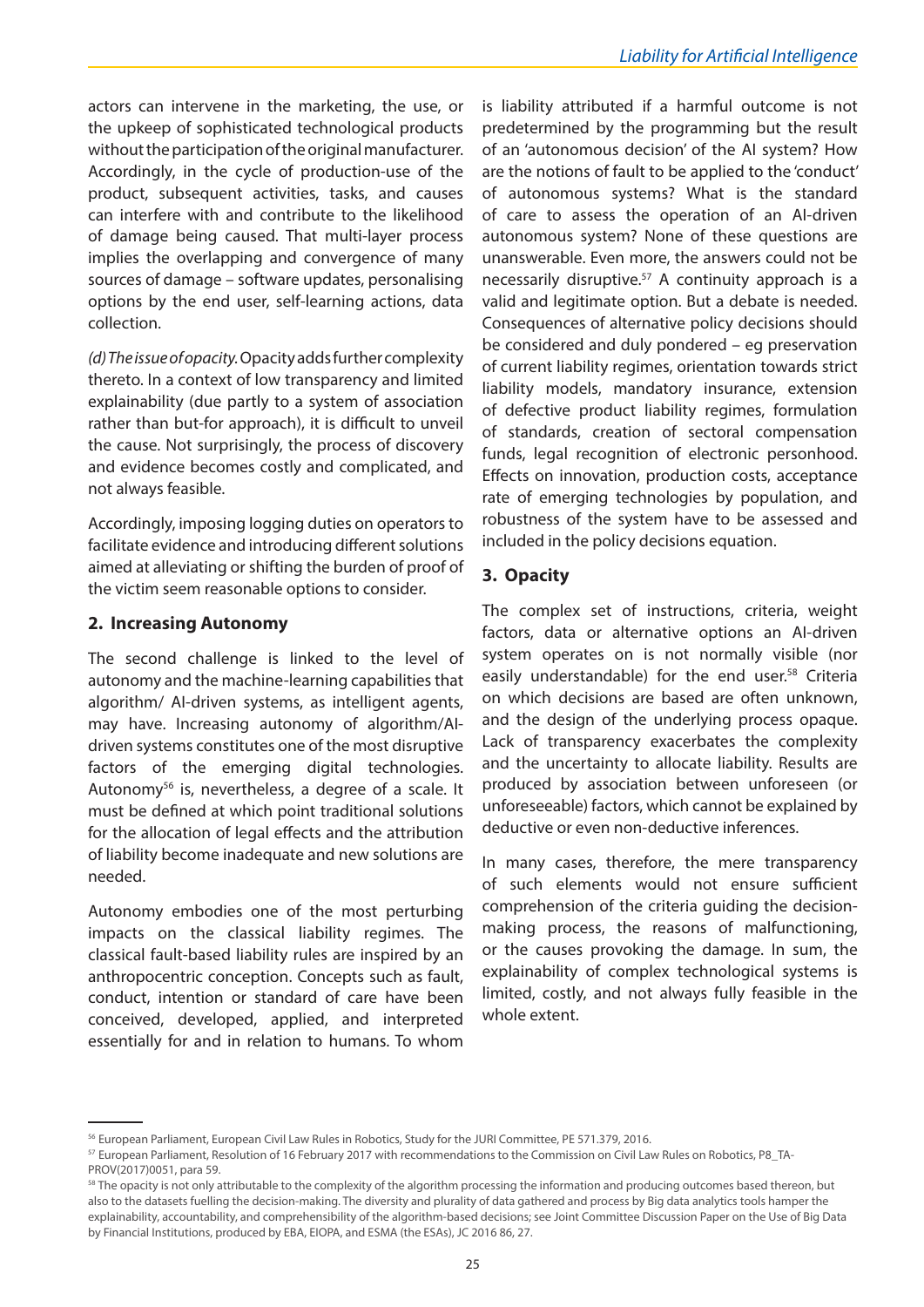#### <span id="page-25-0"></span>**4. Vulnerability**

AI-driven technological ecosystems are technologically vulnerable. Vulnerability refers to two situations.

On the one hand, AI systems are heavily dependent upon data – collected data, test data, learning data, processed data, machine-generated data, user's data, personalising data. Data determine the accuracy of outcomes, fuel decisions, feed the machine-learning process, and ensure the very operation of the system. Data dependency is a source of vulnerability. Insufficient, inaccurate, or biased data compromise the performance of the AI system.

On the other hand, AI systems are exposed to cybersecurity attacks or breaches. In sophisticated AI systems driving complex technological ecosystems – autonomous drones, autonomous vehicles, smart home systems – the consequences of a cybersecurity breach can be immense.

The vulnerability feature signals other weak points of AI systems and, therefore, the magnitude of the exposure. Dramatic personal injury can be caused by a poorly-performing surgical robot due to wrong data or a hacking attack. Likewise, the consequences of a cybersecurity breach disrupting the operation of a fleet of autonomous drones or autonomous vehicles can be catastrophic. Furthermore, liability impact could be also aggravated by the multiplying effect of automation and virality. The magnitude of the harm caused by AI magnifies, whereas damage can easily become viral and rapidly propagate in a densely-interconnected society.

#### **5. Openness**

Sophisticated technological ecosystems are not completed once put into circulation; often they need to interact with other systems or data sources in order to function properly. They therefore need to remain open by design and, unlike traditional products, evolve incorporating updates, additions, and upgrades throughout their life cycle and after circulation. Updates and upgrades may be delivered unharmoniously in relation to the different interconnected devices. Respective producers can react asymmetrically in providing updates, releasing security patches or solving vulnerabilities. And the proactive cooperation of the user or the operator may be required to complete or render effective the implementation.

All these distinctive features are increasingly disruptive and this dissuades from simplifying the analysis of new technologies. They are not simple, incremental evolutions of previous technologies. In some aspects, they reach the 'point of disruption', inviting clarifications, adjustment or reconsideration of existing concepts, rules, and methods. They may therefore be used as justifications for adjustments to the liability regimes if such technologies contribute to causing harm.

#### **B. Main Challenges**

Independently from the product liability regime addressed above, the question whether there might be a specific liability for AI arises in light of the particular features of this technology just mentioned.

Specific harm or losses resulting from the use of AI may possibly be related to the quality of the software ('manufacturing defects' or 'design defects'), but they may also be the result of the interconnection with data available in the world, which, pooled together or used in a specific way, may produce an undesirable result and cause losses. These losses could be considered as 'interconnectivity defects', given that they result from the interconnection of the software. This latter type of defect might also be the result of the interconnection of one AI system with one or more other AI systems.

In the case of harm resulting directly or indirectly from the use of AI, two main challenges can be identified:

• **Causation**

Is it possible to identify a causal link between the interaction with an AI, or even Machine Learning ('ML') device and the loss resulting from such interaction? Or, given that the AI may have been used in interaction with various other ML algorithms? Is it possible to attribute a specific negative result to one specific AI?59

• **The triggering factor for the AI liability** 

The triggering factor of such liability could

<sup>&</sup>lt;sup>59</sup> See also III.C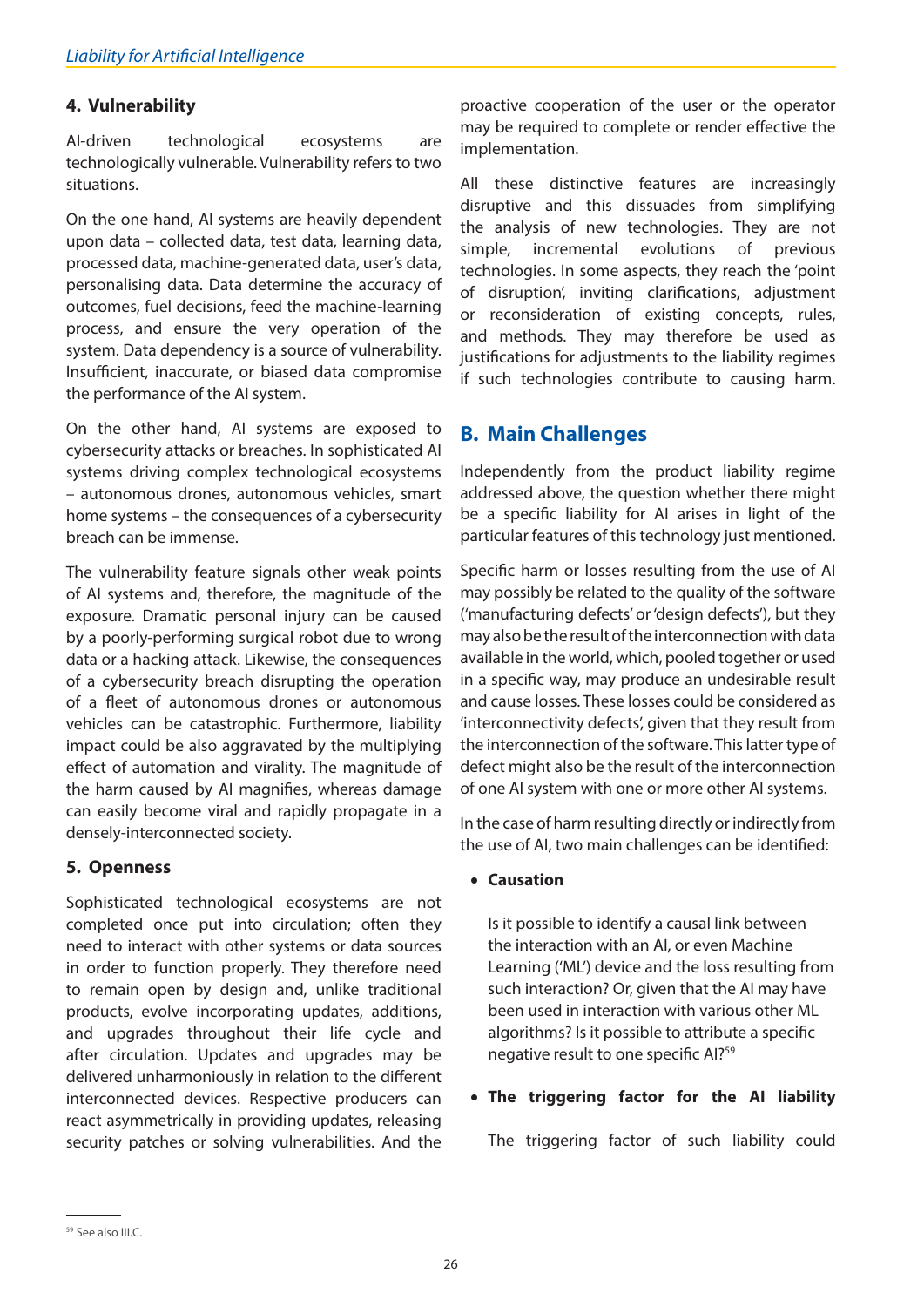<span id="page-26-0"></span>be to identify a breach of a duty of care or to assess the specific risk of such AI. The issue is therefore to determine what would be the most optimal triggering factor given the specificities of AI, its capacity to learn (through a supervised, unsupervised or enhanced process) and its relative autonomy (in particular for ML). This will be dealt with below.

#### • **Drawing the line to specific problems of AI applications subject to specific regimes**

Noting that AI systems may cause damage that is potentially covered by special regimes other than product liability (or general extracontractual regimes in certain jurisdictions), overlaps and interplays should be carefully considered. AI systems may cause harm related to or arising from privacy violation, infringements of the right to honour and or to image (reputational damage), discrimination, lost chances (recruitment, medical care, etc), purely economic losses, etc. Especially relevant are the digital risks of biases and ensuing restricted access to services, digital content, markets, or infrastructures due to 'defective' AI systems.

#### **C. Causation**

In addition to what has already been said with regard to proving causation in product liability cases, $60$ it is important to note that the impact of causal uncertainty significantly depends upon the bases of potential claims. In jurisdictions where liability for certain technologies at present does not depend upon the individual fault of some wrongdoer, for example, it is rather the mere involvement, use or activation of such technology that triggers liability, which as such is not necessarily challenging to prove. After all, in a car accident, for example, the fact that a car was implicated is obvious and cannot even be disproved by the defendant, and this does not depend upon the technology driving that car. If strict liability for some novel technology were introduced, it would typically also be linked to the mere impact of such technology upon the person or object harmed rather than a flaw within it that the victim has to prove.

However, without extending the range of strict liabilities to such new technologies, proving some flawed conduct as the origin of harm may pose a significant hurdle for the victim, particularly if the peculiar features of such technologies were known to present obstacles for an outsider to identify some inherent problem within the processes involved. One way to alleviate that burden could be to specify ex ante the duties of care that are expected under the circumstances, thereby allowing the victim to proceed from that particular yardstick without going on a fishing expedition.

As already argued above, shifting the burden of proving causation often determines the outcome of the case, in light of difficulties that both sides face. While the peculiar features of Al<sup>61</sup> may provide for justifications, one would still have to consider less drastic tools, including logging obligations coupled with a duty to disclose the information thereby collected. Key Finding 26 of the *NTF Report* suggested the following factors to consider when deciding where to place the burden of proving causation:

*'(a) the likelihood that the technology at least contributed to the harm;* 

*(b) the likelihood that the harm was caused either by the technology or by some other cause within the same sphere;* 

*(c) the risk of a known defect within the technology, even though its actual causal impact is not selfevident;* 

*(d) the degree of ex-post traceability and intelligibility of processes within the technology that may have contributed to the cause (informational asymmetry);* 

*(e) the degree of ex-post accessibility and comprehensibility of data collected and generated by the technology;* 

*(f) the kind and degree of harm potentially and actually caused.*

#### **D. Possible Liability Regimes**

If the suggestion to expand the notion of 'product' to software (and therefore also to AI) is accepted, there

 $60$  Supra II.B.5(b).

<sup>61</sup> Supra III.A.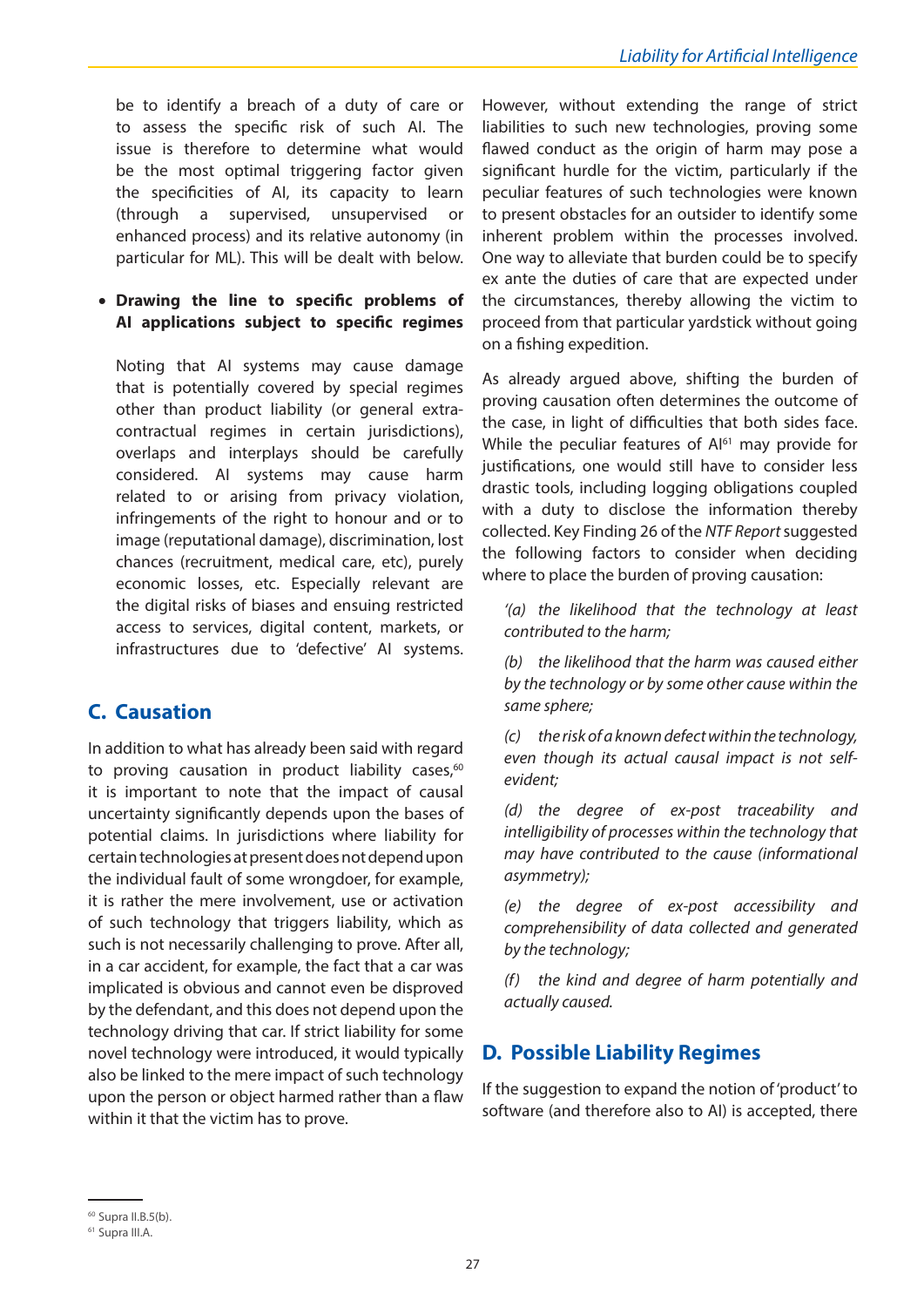<span id="page-27-0"></span>will still be cases that are not covered by the amended PLD regime, in particular if the losses concerned do not fall under the (perhaps amended) Art 9 PLD.<sup>62</sup> Even for cases within the scope of the updated PLD regime, liability may also be established on other grounds under their respective conditions.63

A triggering aspect of any liability for AI is the prevalence of the autonomous capacity of the AI to trigger results, but also to cause potential losses to third parties.<sup>64</sup> Given the absence of any legal independence (or e-personality), which we also deem unnecessary for tort law purposes,<sup>65</sup> a faultbased liability regime may appear illusory in cases involving certain AI applications, as it may leave certain victims without compensation at all or at least undercompensated despite being deemed worthy of protection.<sup>66</sup>

#### **1. Types of Liability Regimes**

One can generally imagine alternatives to or at least variations of liability regimes that depend on personal misconduct which may be suitable for the risks triggered by AI systems. While strict liability for risk dispenses with the search for flawed human conduct altogether, liability for a presumed breach of an objective duty of care still proceeds from the idea of fault, but alleviates the position of the victim in pursuing that basis of liability. Vicarious liability also does not depend upon some personal wrongdoing of the defendant, but attributes risks on a different basis, which also may be worthwhile considering in this context.

#### **(a) Strict liability for risk**

A strict liability regime for risk is usually introduced for devices or behaviours that create specific risks for society. Liability is then commonly channelled onto the keeper of the dangerous object, ie the person who benefits from and who is in control of that object. Per se, the use of a given device may trigger a high risk of loss, specifically identifiable. ML/ AI, however, is often not inherently dangerous, as it depends on the area and the extent of its use. There might be some specific situations or particular AI/ ML which might be inherently dangerous by its mere use, though; for those, a strict liability regime might be envisaged. High risk AI pursuant to Art 3 Draft AI Act would, however, likely not per se qualify as 'inherently dangerous', justifying a far-reaching strict liability regime.

#### **(b) Presumed breach of a duty of care**

As for other autonomous entities that may trigger losses to be attributed to a natural person or a legal entity, a rebuttable presumption of a breach of an objective duty of care might strike the right balance between the two extreme alternative outcomes – no effective liability at all (if liability requires proof of reproachable human conduct) and excessive liability (as in a far-reaching strict liability regime which does not distinguish between various degrees of dangerousness).<sup>67</sup>

First, the black-box characteristic of AI/ ML<sup>68</sup> may mean that it is often impossible for the victim to prove a specific breach of an objective duty of care by the natural person or the legal entity of which the AI/ML is dependent. Such person may, however, have breached some specific duties of care, eg may have neglected to adopt some appropriate measures which would have allowed losses to be avoided. Those duties of care may be linked to the programming of the AI/ML, to its design, but also to monitoring or implementing safeguards as to its interconnectivity features.

*Second,* the liability regime should promote appropriate conduct without preventing the evolution of technologies. With a liability regime based on a presumed breach of a duty of care, designers or producers of such AI may have an incentive to develop AI/ML with safeguards as to potential harms, and to implement systems which may explain the processes that led to a given loss. In other words, designers or

<sup>62</sup> See also II.B.4.

<sup>63</sup> Cf, eg, CJEU 25.4.2002, C-183/00, *González Sánchez v Medicina Asturiana,* ECLI:EU:C:2002:255 (no 31): 'The reference in Article 13 of the Directive to the rights which an injured person may rely on under the rules of the law of contractual or non-contractual liability must be interpreted as meaning that the system of rules put in place by the Directive ... does not preclude the application of other systems of contractual or non-contractual liability based on other grounds, such as fault or a warranty in respect of latent defects.'

<sup>64</sup> See III.A.2.

<sup>65</sup> Cf Key Finding 8 of the *NTF Report* (n 4) and the explanations thereto at 37ff.

<sup>66</sup> See also E Karner and BA Koch (n 44) 105.

<sup>&</sup>lt;sup>67</sup> Cf also Art 8 of the regulation proposed by the European Parliament (n 5), although limited to cases other than high-risk AI.

<sup>68</sup> Cf III.A.1 and III.A.3.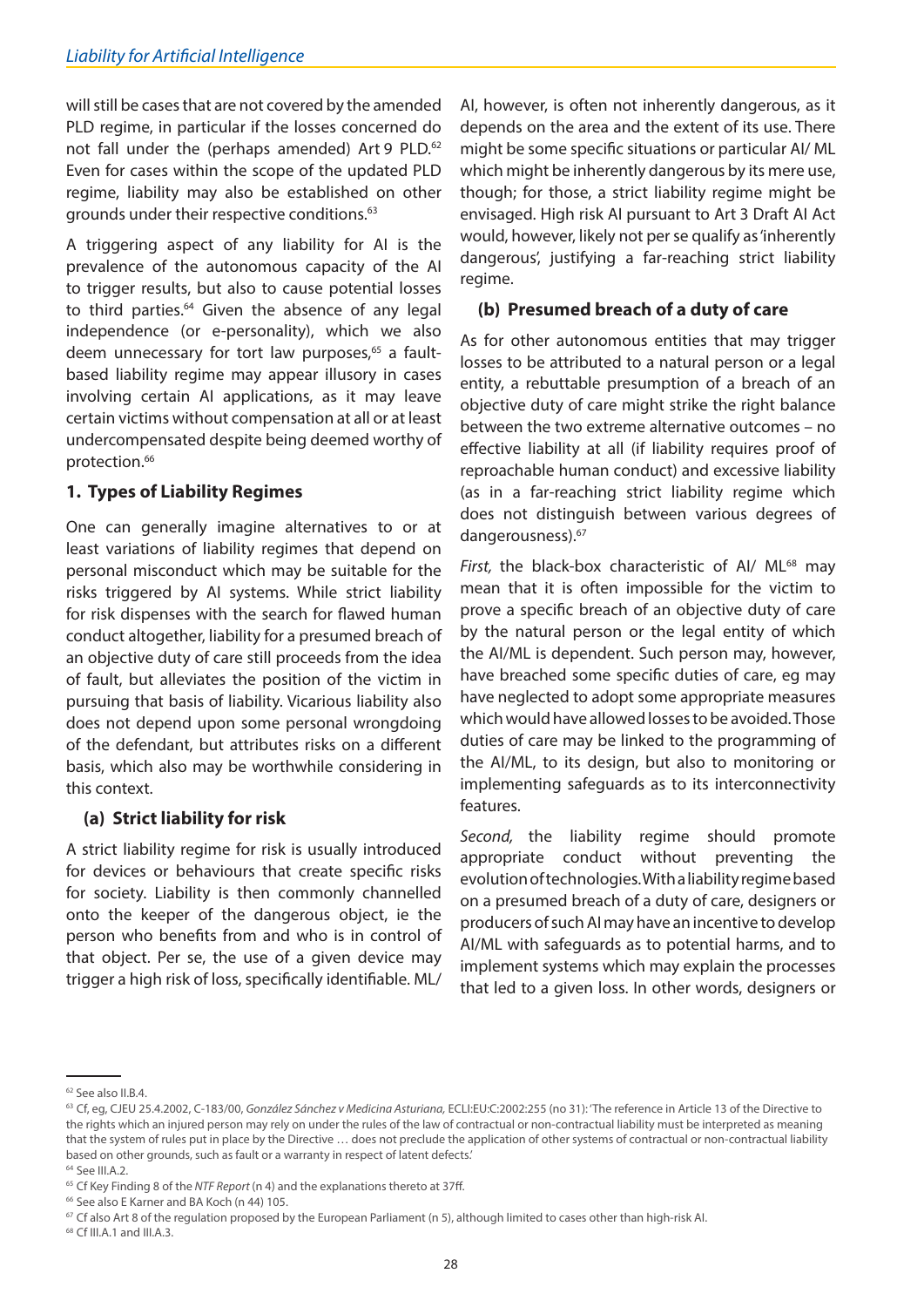<span id="page-28-0"></span>producers of such AI/ML may be in a better position to avoid the risks created by the use of AI; as such, they are therefore superior risk bearers, which may, in line with an economic analysis of law, justify imposing on them a burden to prove that objective duties of care have been complied with.

*Third,* the advantage of such a liability regime based on a presumed breach of an objective duty of care is that it is sufficiently dynamic to be adapted to the evolution of technology, which is very rapid in this field. Thus, to avoid being held liable, the natural person or a legal entity would need to prove that it had done everything that could be reasonably expected given the current status of knowledge and scientific evolution in the field at the time.

#### **(c) Vicarious liability**

A separate option to address the risks presented by AI is the potential expansion of the notion of vicarious liability, leaving the respective national regime of liability for others intact, but expanding it (either directly or by way of analogy) to functionally equivalent situations where use is made of AI instead of using a human auxiliary. We endorse the position of the *NTF Report<sup>69</sup>* suggested by its Key Findings 18 and 19, which may complement strict liability as well as liability for presumed breach of a duty of care or fault liability.

The scope and conditions for the application of vicarious liability vary from one country to another, as a result of the different ways national legal systems have developed and the resulting broader or narrower scope of application of strict liability they adopted. This is why a harmonised regime of AI liability should not disrupt existing legal systems in the Union more than is necessary and should not determine the details of when the act or omission of an auxiliary gives rise to liability on the part of the principal. However, the harmonised regime could provide that, where the use of a human auxiliary would give rise to the liability of a principal, the use of a digital technology tool instead should not allow the principal to avoid liability. Rather, it should give rise to such liability to the same extent.

As the laws stand in many jurisdictions, the notion of vicarious liability at present requires the auxiliary to have misbehaved or performed badly. In the case of AI, this triggers the question according to which benchmarks such 'conduct' should be assessed. In line with Key Finding 19 of the *NTF Report*, it is held that the benchmark for assessing performance by autonomous technology should primarily be the benchmark accepted for human auxiliaries, but once autonomous technology outperforms human auxiliaries in terms of preventing harm, the benchmark should be determined by the performance of comparable technology that is available on the market.

#### **2. A Possible Parallel with Liability for Animals**

Liability for animal keepers is often based on the presumed absence of an objective duty of care. As for AI, the absence of sufficient objective care is not necessarily easy to prove against an animal keeper, as the reprehensible behaviour of such animal may result from many previous actions of its keeper (eg during training), which often cannot be reduced to one single act. In addition, animals have a certain amount of autonomy of will and may therefore behave in unpredictable ways, outside of trained patterns. It is then difficult to prove a breach of a duty of care on the part of the animal keeper, but at the same time it is justified that the keeper should be held liable for losses caused by the animal under its control. Knowing the risk of such potential behaviour, the keeper is liable, as he should have taken all necessary measures to avoid any harm. The absence of diligent and objectively reasonable behaviour must therefore be presumed. In many European regimes, animal keepers have the possibility to prove that they took all reasonable measures to avoid the occurrence of the loss caused by the animal.<sup>70</sup> Of course, such proof is and should be more difficult to provide when the inherent risk of the animal is higher.

#### **3. An Adaptable Regime**

Since the use of AI does not necessarily produce a higher risk to society than other activities, liability for

<sup>69</sup> Cf the *NTF Report* (n 4) 45ff.

 $70$  Art 1243 French CC, where the only way to avoid liability is to prove significant fault on the part of the victim or the triggering action of a third party; Art 56 Swiss CO, which allows liability to be avoided if the holder can prove that he exercised all due care required by the circumstances, or that even if he had been diligent, the result would have occurred; § 833 German CC (BGB), which similarly allows it to be proved that there was no breach of an objective duty of care, or that even if he had been diligent, the result would have occurred.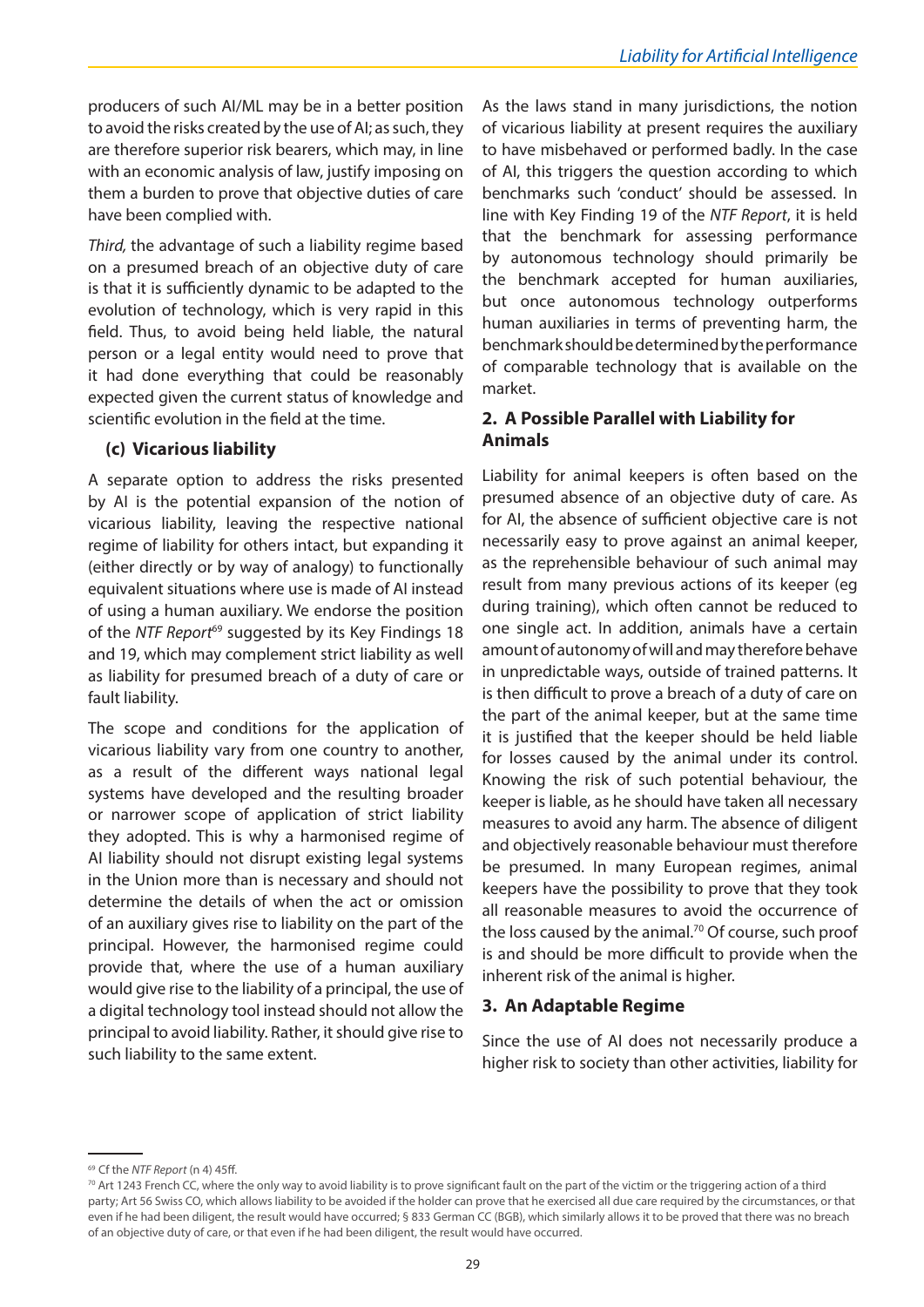<span id="page-29-0"></span>the use of AI could, under certain circumstances, be based on the presumption of a lack of an objective duty of care. We endorse the position of the *NTF Report,* however, that such presumptions should be applied cautiously and under conditions as suggested by its Key Finding 27, such as 'if disproportionate difficulties and costs of establishing the relevant standard of care and of proving their violation justify it.<sup>71</sup>

More generally, we confirm that no 'one size fits all' solution is suitable for 'AI technology' as such, since the applications of this technology are so diverse in practice and the risks these may bring about of such varying degrees and nature that a uniform liability regime for any application of AI seems overreaching.72

#### **E. Damage**

As a general rule, we propose not to interfere with the definition of compensable harm in the Member States, and, in particular, as regards non-pecuniary harm or pure economic loss. These areas are currently regulated so differently throughout the EU that any attempt to approximate the laws of the Member States in that regard only in very distinct damage scenarios may lead to disruptions in light of the other areas of tort law where such adjustments would not (and could not) be made accordingly.

In particular, we strongly advise against the introduction of new hybrid definitions of damage such as 'immaterial harm that results in a verifiable economic loss' or any other terminology which will not easily fit into existing concepts of liability in the Member States without causing distortions of the overall understanding of compensable loss.

However, we would like to point out that AI technology may negatively affect interests of victims which fall outside the range of the types of harm traditionally addressed by tort law regimes, at least in some Member States, as already mentioned in the introduction above.<sup>73</sup> This includes, for example, the harm caused by biased recruitment software, which leads to questions of loss of a chance (which is recognised only in some, but not all Member States), pure economic loss (which some Member States' tort laws are reluctant to indemnify), or violations

of personality rights other than the interest in one's bodily integrity. This should be borne in mind when designing any specific liability regime for certain AI technologies, and we believe that such cases should be dealt with separately and therefore excluded from a more general tort law solution.

<sup>71</sup> Cf the *NTF Report* (n 4) 52ff. 72 *NTF Report* (n 4) 36.

<sup>73</sup> See text accompanying n 3.